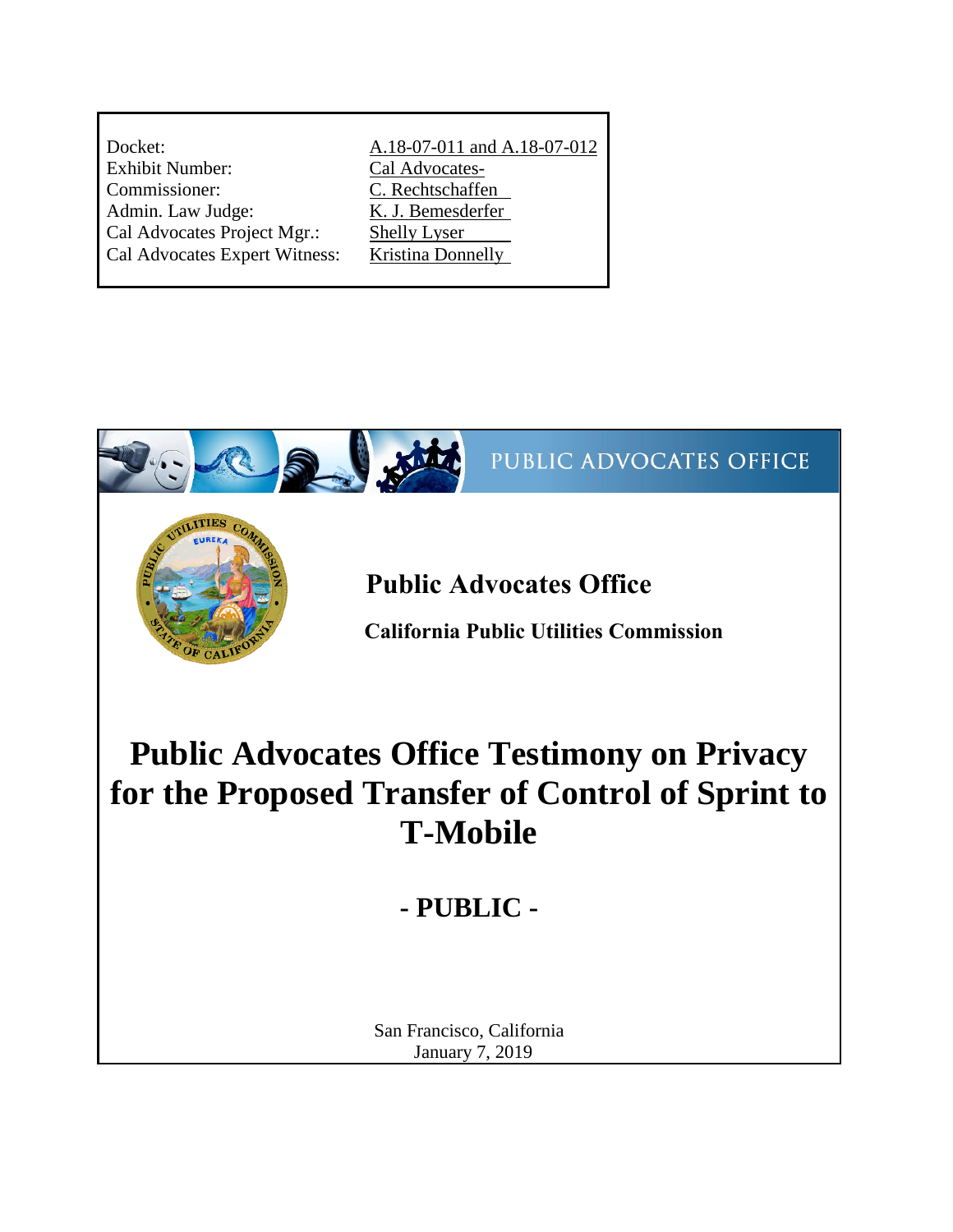# MEMORANDUM

This report was prepared by Kristina Donnelly of the Public Advocates Office at the California Public Utilities Commission ("Public Advocates Office") under the general supervision of Program & Project Supervisor, Shelly Lyser. Attachment A to this testimony is a statement of qualifications from Kristina Donnelly. The Public Advocates Office is represented in this proceeding by legal counsel, Travis Foss.

This testimony is comprised of the following chapters:

| <b>Chapter</b> | <b>Description</b>                                                                                                                                                                |  |
|----------------|-----------------------------------------------------------------------------------------------------------------------------------------------------------------------------------|--|
| I              | Third Party Access to Customer Data: Describes and compares the<br>customer data privacy and security risks posed by T-Mobile's and<br>Sprint's third-party relationships.        |  |
| П              | <b>Children and Data Collection:</b> Describes and compares T-Mobile's and<br>Sprint's approach to managing data and information collected from<br>devices belonging to children. |  |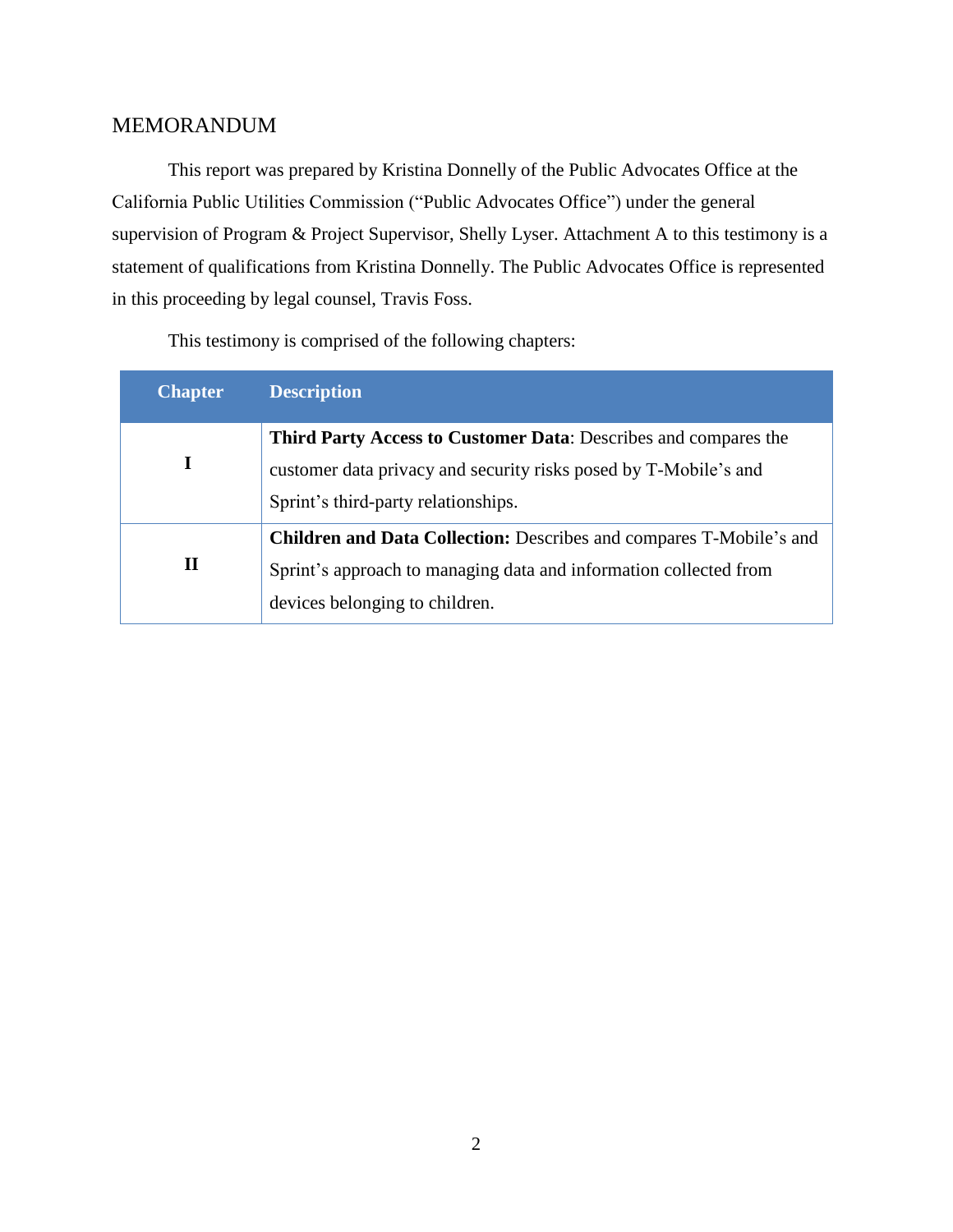# **CONTENTS**

| I.                                                                                                                                                                                                                                                                                                                                                                                                                                                                                                                                                             |
|----------------------------------------------------------------------------------------------------------------------------------------------------------------------------------------------------------------------------------------------------------------------------------------------------------------------------------------------------------------------------------------------------------------------------------------------------------------------------------------------------------------------------------------------------------------|
| A. Thoroughly evaluate all third parties before engaging them and periodically thereafter.  8                                                                                                                                                                                                                                                                                                                                                                                                                                                                  |
| T-Mobile's new process for evaluating third-party data risks has some gaps.  9<br>1.<br>Sprint's third-party review process also contains some important gaps.  12<br>2.<br>B. Managing the company's outsourced relationship risk should be a company priority 13<br>T-Mobile should explicitly make supplier risk management a company-wide priority. 14<br>1.<br>Sprint should explicitly make supplier risk management a company-wide priority 15<br>2.<br>Third-parties should be required to provide notification in the event of a data breach 15<br>C. |
| T-Mobile's third-party data breach notification requirements should go further  16<br>1.<br>Sprint has a relatively more detailed and specific policy for third parties to follow in the<br>2.                                                                                                                                                                                                                                                                                                                                                                 |
|                                                                                                                                                                                                                                                                                                                                                                                                                                                                                                                                                                |
|                                                                                                                                                                                                                                                                                                                                                                                                                                                                                                                                                                |
| A. Sprint Gives Primary Account Holders Special Control Over the Data Generated by<br>Devices Provided to Children; However, This Control Is Only Available to a Very Small                                                                                                                                                                                                                                                                                                                                                                                    |
| T-Mobile Does not Allow Parents to Exercise their Right to Control the Information<br><b>B.</b>                                                                                                                                                                                                                                                                                                                                                                                                                                                                |
|                                                                                                                                                                                                                                                                                                                                                                                                                                                                                                                                                                |
| $C_{\cdot}$                                                                                                                                                                                                                                                                                                                                                                                                                                                                                                                                                    |
|                                                                                                                                                                                                                                                                                                                                                                                                                                                                                                                                                                |

# **ATTACHMENTS**

# **Page**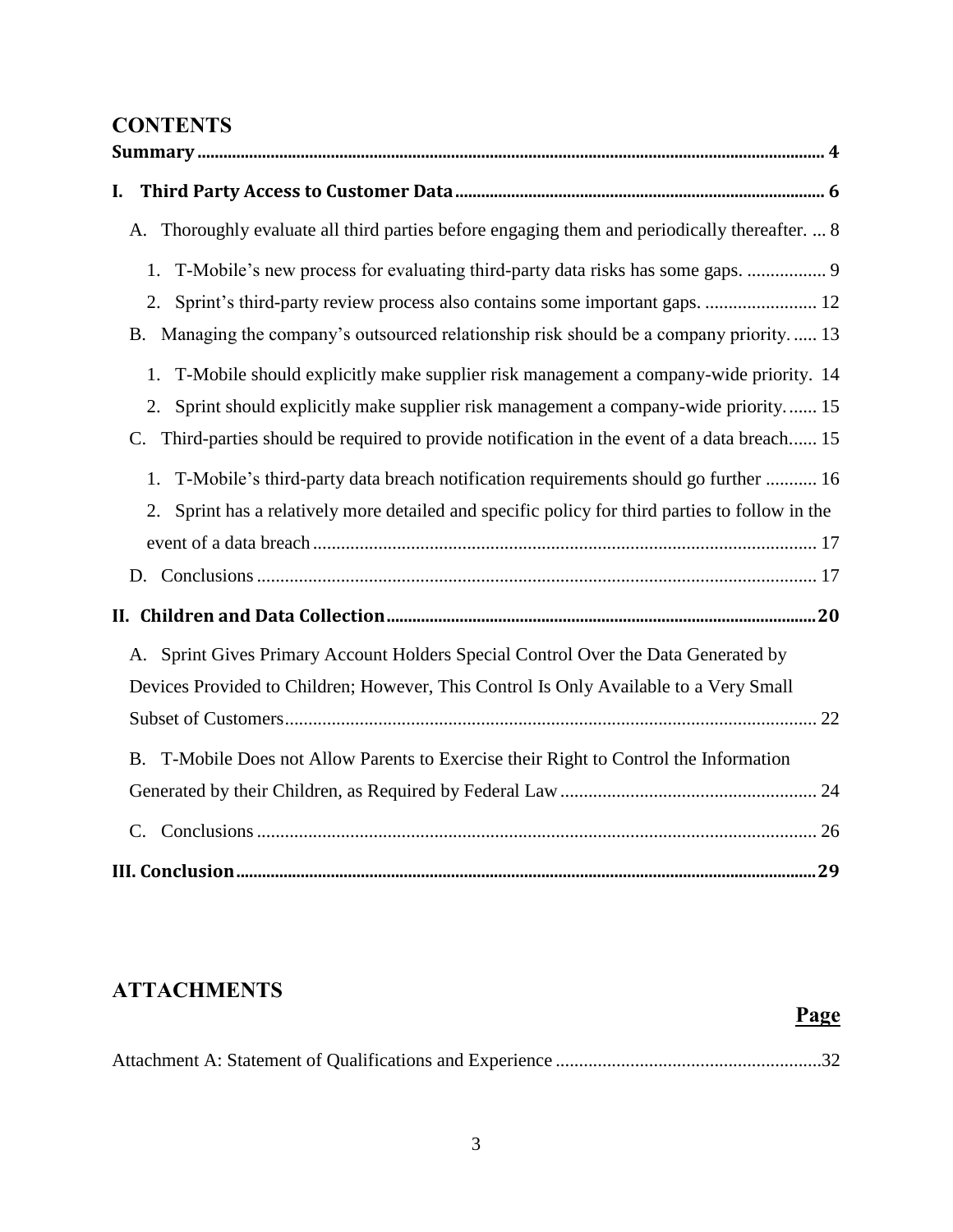# <span id="page-3-0"></span>**SUMMARY**

 $\overline{a}$ 

 This testimony summarizes the potential impact of the proposed transaction on consumer privacy and data security. Although the results of this analysis suggest that both companies engage in practices that put customer privacy and data security at risk, the overall risk to customer privacy and data security would likely increase for Sprint customers following a merger with T-Mobile. Should the Commission fail to deny approval of the Joint Applicant's request, the Commission should develop mitigating conditions that are enforceable, measurable, able to be tracked and monitored on an on-going basis that address the following areas: • New T-Mobile should create an inventory of all third-party suppliers and 11 subcontractors<sup>1</sup> who have or will have access to New T-Mobile customer data. New T-Mobile should use this inventory to conduct regular, periodic reviews of suppliers' and subcontractors' data security and risk management policies and programs. New T-Mobile should require third parties notify and receive approval from New T- Mobile when providing subcontractors access to customer data. • New T-Mobile should make third party risk management is a company-wide priority. New T-Mobile should ensure the Board of Directors and other senior leadership receive periodic updates from staff about the status of the company's third-party risk management programs. New T-Mobile should require staff to report to the board and senior leadership whenever a data breach occurs. • New T-Mobile should require third parties to notify New T-Mobile staff within 24 hours of a data breach or suspected breach, whether the breach originates with the 23 third party or their subcontractor. Supplier contracts should clearly state how suppliers must notify New T-Mobile in the event of a data breach and should require suppliers provide periodic reports and updates describing the breach investigation and all corrective or remedial actions taken. <sup>27</sup> • New T-Mobile should allow customers to identify devices that belong to children and establish a program that would give primary account holders increased control over the data generated by devices that belong to children. This increased control should include the ability for the primary account holder to control what data are collected and to have New T-Mobile delete the data that are collected. In addition, New T-Mobile should not collect or store any information from these devices, beyond what is

<sup>&</sup>lt;sup>1</sup> In this document, I use "subcontractor," "third party subcontractor," and "Nth party" interchangeably to refer to a third-party supplier's own third-party relationships.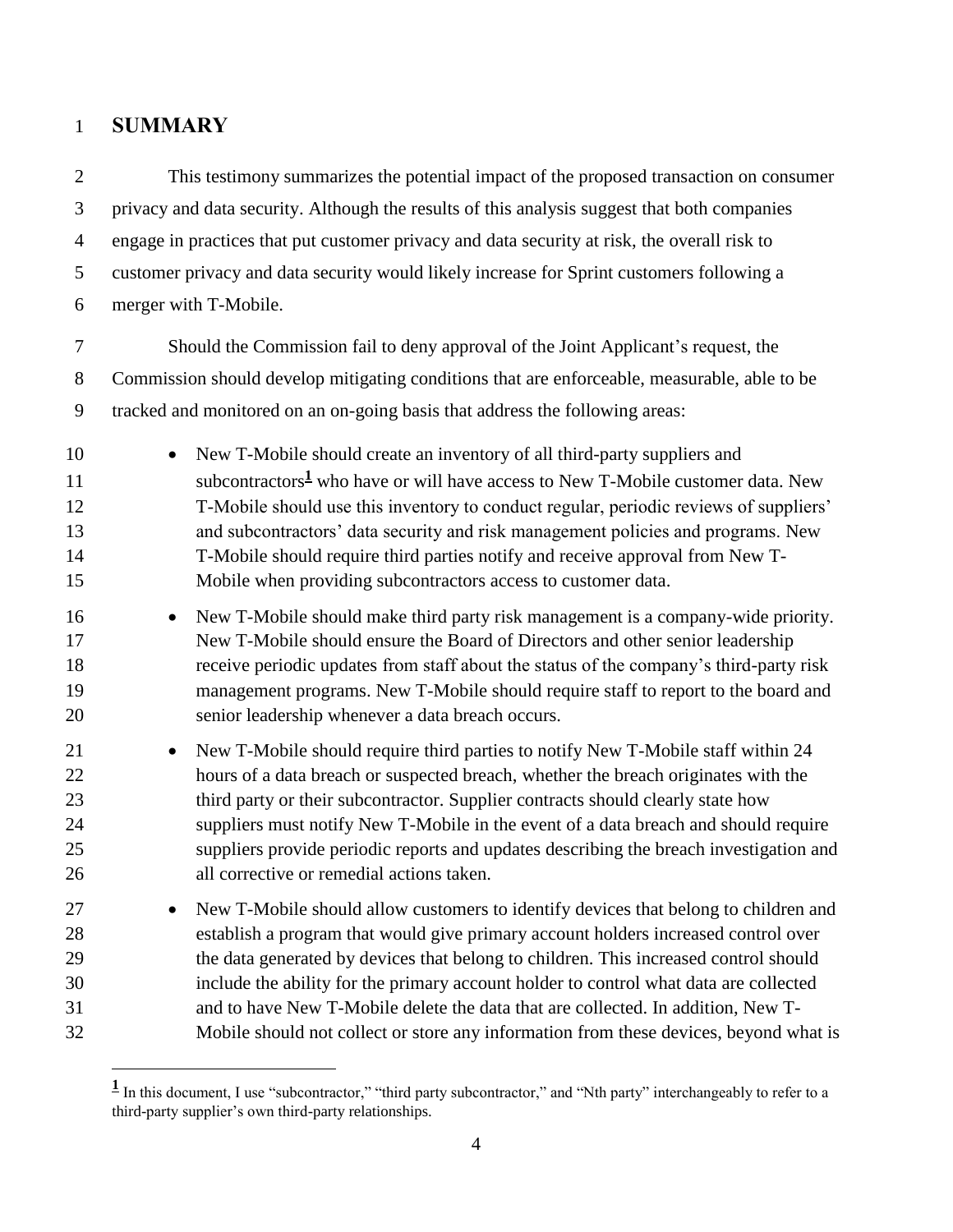- necessary to provide service. New T-Mobile should also not use the data, even if the data are de-identified, for any purpose other than providing service to that device. New T-Mobile should automatically preclude children's devices from inclusion in any interest-based advertising program, even if other types of customers must "opt-out."
- New T-Mobile should employ an independent consultant to conduct a customer satisfaction survey on their respective company's data privacy policies including customer notice and understanding of those privacy standards, customer ability and accessibility to opt-in/opt-out of carriers' data collection, and customer notification and recourse when data are compromised or breached. The independent consultant should work with the Public Advocates Office and other consumer groups that are parties in this proceeding on the survey methodology and design, and should share the results of the survey with them and the Commission.
-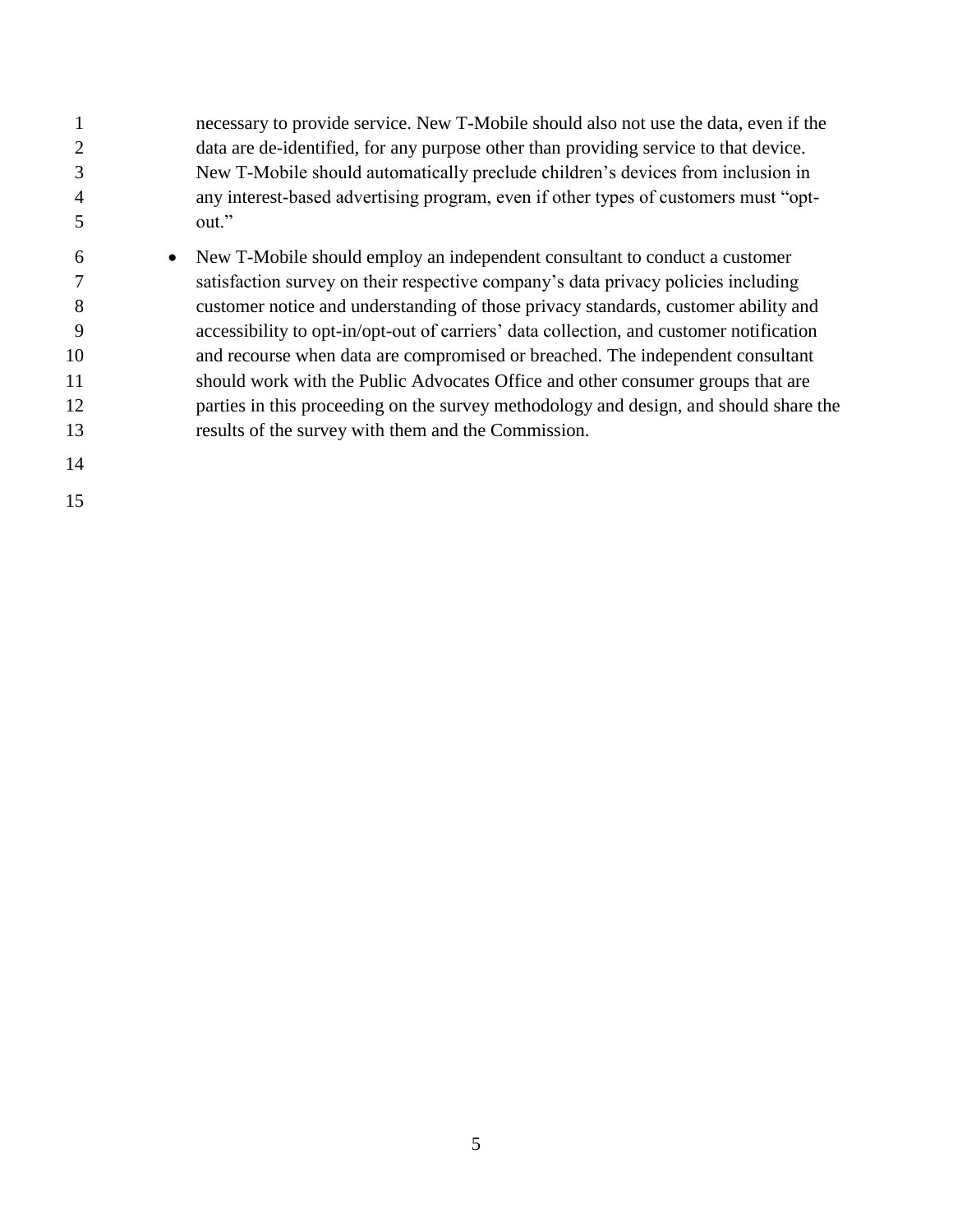## <span id="page-5-0"></span>1 **I. THIRD PARTY ACCESS TO CUSTOMER DATA**

| $\overline{2}$ | Third parties provide telecommunications companies a variety of services – including                               |
|----------------|--------------------------------------------------------------------------------------------------------------------|
| 3              | billing, network analysis, and, increasingly, advertising. <sup>2</sup> Many of these services require third       |
| $\overline{4}$ | parties to access customer information, whether in whole or in part, identifiable or                               |
| 5              | "deidentified". <sup>3</sup> However, third party data sharing agreements open companies up to an                  |
| 6              | increased risk of data breaches; a 2014 study estimated that, in the retail sector, one-third of all               |
| 7              | data breaches originated with these third parties. <sup>4</sup> Another report published in November 2018          |
| 8              | shows that, of the US-based companies surveyed, 61 percent experienced a third party data                          |
| 9              | breach in 2018, an increase from 56 percent of respondents in 2017 and 49 percent of                               |
| 10             | respondents in $2016$ . <sup>5</sup>                                                                               |
| 11             | All the major wireless carriers, including Sprint and T-Mobile, are at risk from data                              |
| 12             | breaches that originated with their third-party partners, and both companies name third party data                 |
| 13             | breaches as a business risk in their annual 10-K filings with the Securities and Exchange                          |
| 14             | Commission. <sup>6.</sup> <sup>7</sup> Both Sprint and T-Mobile have already experienced third-party data breaches |
| 15             | involving customer data. Arguably one of the most high-profile examples is the Experian data                       |
| 16             | breach that occurred in 2015, where hackers stole the social security numbers and personal                         |

**<sup>2</sup>** Kaye, Kate. 2017. "Startups Put Mobile Carrier Data Into Advertiser Hands." AdAge, March 9, 2017. Accessed: December 13, 2018[. https://adage.com/article/dataworks/startups-put-mobile-carrier-data-advertiser-hands/308198/.](https://adage.com/article/dataworks/startups-put-mobile-carrier-data-advertiser-hands/308198/)

**<sup>3</sup>** As defined in the California Consumer Privacy Act of 2018 (SB 1211), "deidentified" means "information that cannot reasonably identify, relate to, describe, be capable of being associated with, or be linked, directly or indirectly, to a particular consumer."

**<sup>4</sup>** Stevens, Melissa. 2014. "New Research Shows One Third of Retail Breaches Originated from Third-Party Vulnerabilities." BitSight. Accessed: December 13, 2018. [https://www.bitsighttech.com/press-releases/news/new](https://www.bitsighttech.com/press-releases/news/new-research-shows-one-third-of-retail-breaches-originated-from-third-party-vulnerabilities)[research-shows-one-third-of-retail-breaches-originated-from-third-party-vulnerabilities.](https://www.bitsighttech.com/press-releases/news/new-research-shows-one-third-of-retail-breaches-originated-from-third-party-vulnerabilities)

**<sup>5</sup>** Ponemon Institute LLC. 2018. "Data Risk in the Third-Party Ecosystem Third Annual Report." Research Report Sponsored by Opus. Accessed: December 13, 2018. [https://www.opus.com/ponemon/.](https://www.opus.com/ponemon/)

**<sup>6</sup>** Sprint Corporation. 2018. "Annual Report Pursuant to Section 13 or 15(d) of the Securities Exchange Act of 1934." SEC filing for the fiscal year ended March 31, 2018. Pp. 22-23. Accessed: December 13, 2018. [http://investors.sprint.com/financials/default.aspx.](http://investors.sprint.com/financials/default.aspx)

<sup>&</sup>lt;sup>7</sup> T-Mobile US Inc. 2018. "Annual Report Pursuant to Section 13 or 15(d) of the Securities Exchange Act of 1934." SEC filing for the fiscal year ended December 31, 2017. Pp. 11-12. Accessed: December 13, 2018. [https://investor.t-mobile.com/financial-performance/sec-filings/default.aspx.](https://investor.t-mobile.com/financial-performance/sec-filings/default.aspx)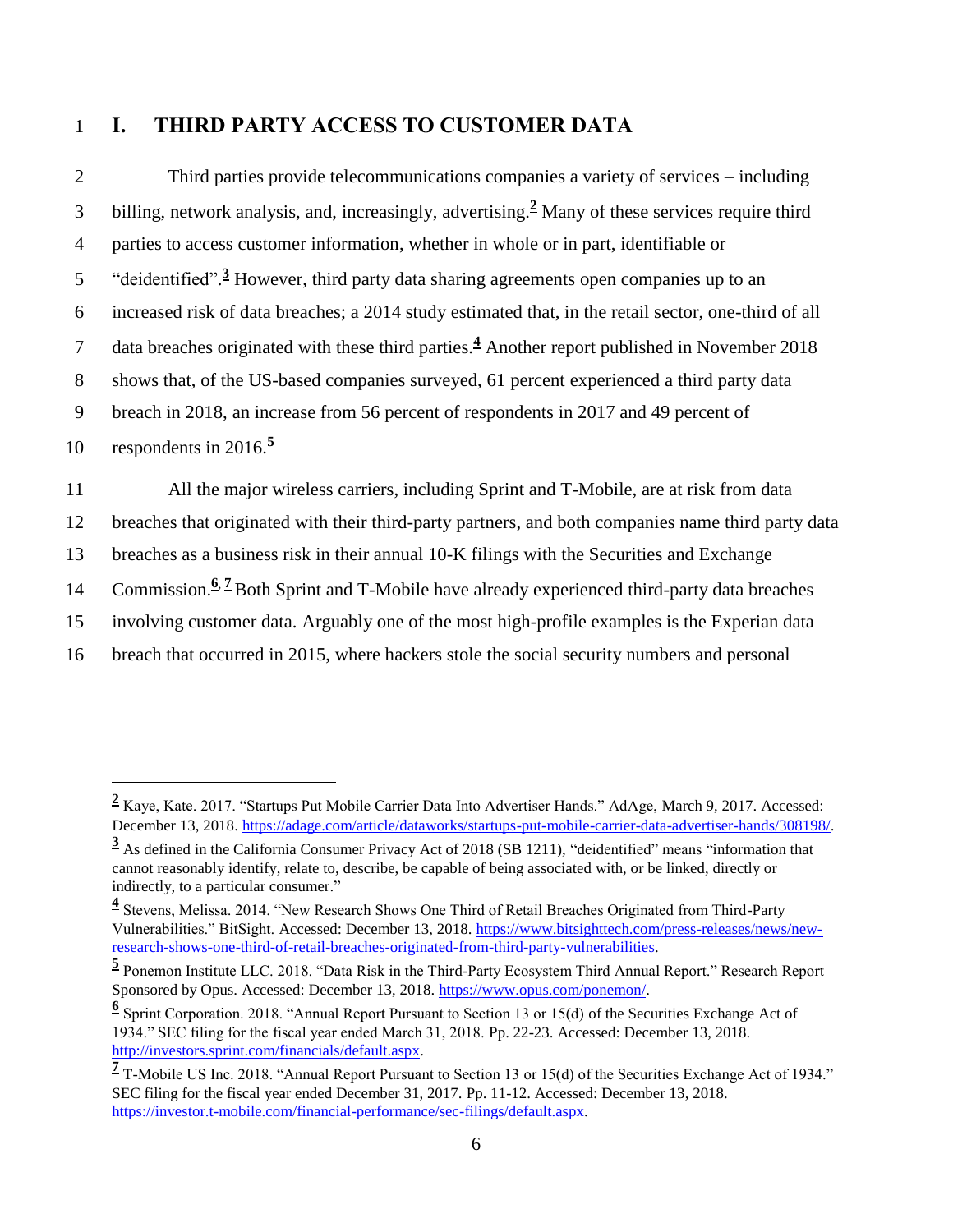1 information of 15 million T-Mobile customers.<sup>8</sup> Another recent example began to be widely

- 2 reported on in May 2018, after documents<sup>2</sup> and articles<sup>10</sup> revealed that U.S. wireless carriers had
- 3 sold real-time customer geolocation information to law enforcement agencies through Securus
- 4 Technologies,  $\frac{11}{1}$  which was found to be providing access to this information without obtaining
- 5 customer consent or reviewing a court order. Securus had originally purchased the geolocation
- 6 information from 3Cinteractive, which had obtained it from a California-based company,
- 7 LocationSmart, which had in turn purchased it from the largest wireless carriers in the United
- 8 States, including AT&T, Verizon, T-Mobile, Sprint, US Cellular.  $\frac{12}{3}$  In June 2018, Verizon,
- 9 AT&T, T-Mobile, and Sprint announced that they would terminate their location-sharing
- 10 agreements with Securus and LocationSmart:<sup>14</sup> however, LocationSmart's website still claims
- 11 that it has "direct connections to Tier 1 and Tier 2 wireless carriers" and can "deliver access to
- more than 400 million mobile devices across the U.S. and Canada."**<sup>15</sup>** 12

 $\overline{a}$ 

- 13 Because carriers lack direct access to and control of third-party data security policies and
- 14 practices, they must manage this risk through their own risk management policies and practices,
- 15 as well as through contracts with third parties. However, these methods can vary widely in their

[https://www.nytimes.com/2018/05/10/technology/cellphone-tracking-law-enforcement.html.](https://www.nytimes.com/2018/05/10/technology/cellphone-tracking-law-enforcement.html)

**<sup>8</sup>** Krebs, Brian. 2015. "At Experian, Security Attrition Amid Acquisitions." Krebs on Security (blog). October 8, 2015. Accessed: December 13, 2018[. https://krebsonsecurity.com/2015/10/at-experian-security-attrition-amid](https://krebsonsecurity.com/2015/10/at-experian-security-attrition-amid-acquisitions/)[acquisitions/.](https://krebsonsecurity.com/2015/10/at-experian-security-attrition-amid-acquisitions/)

**<sup>9</sup>** Ron Wyden. 2018. "Letter from Senator Ron Wyden to Chairman of the FCC Ajit Pai," May 8, 2018. Accessed: December 13, 2018[. https://www.wyden.senate.gov/download/wyden-letter-to-fcc-on-securus-location-tracking.](https://www.wyden.senate.gov/download/wyden-letter-to-fcc-on-securus-location-tracking)

**<sup>10</sup>** Jennifer Valentino-DeVries. 2018. "Service Meant to Monitor Inmates' Calls Could Track You, Too." The New York Times, May 10, 2018. Accessed: December 13, 2018.

**<sup>11</sup>** Securus Technologies provides communications and technology services to correctional facilities nationwide. According to its website, Securus Technologies provides phone, video, and other services to approximately 70 facilities in California (See: [https://securustech.net/facilities-we-serve\)](https://securustech.net/facilities-we-serve).

**<sup>12</sup>** Whittaker, Zack. 2018. "US Cell Carriers Are Selling Access to Your Real-Time Phone Location Data." ZDNet. May 14, 2018. Accessed: December 13, 2018. [https://www.zdnet.com/article/us-cell-carriers-selling-access-to-real](https://www.zdnet.com/article/us-cell-carriers-selling-access-to-real-time-location-data/)[time-location-data/.](https://www.zdnet.com/article/us-cell-carriers-selling-access-to-real-time-location-data/)

**<sup>13</sup>** Both LocationSmart and Securus have had other security breaches; for more information, please see: <https://krebsonsecurity.com/2018/05/mobile-giants-please-dont-share-the-where/#more-43895> and [https://www.ibtimes.com/securus-technologies-rogue-employee-not-hacker-exposed-70-million-inmate-calls-](https://www.ibtimes.com/securus-technologies-rogue-employee-not-hacker-exposed-70-million-inmate-calls-2181819)[2181819](https://www.ibtimes.com/securus-technologies-rogue-employee-not-hacker-exposed-70-million-inmate-calls-2181819) an[d https://motherboard.vice.com/en\\_us/article/gykgv9/securus-phone-tracking-company-hacked](https://motherboard.vice.com/en_us/article/gykgv9/securus-phone-tracking-company-hacked)

**<sup>14</sup>** "AT&T, Sprint, Verizon to Stop Sharing Customer Location Data With Third Parties." 2018. Krebs on Security (blog). June 19, 2018. Accessed: December 20, 2018. [https://krebsonsecurity.com/2018/06/verizon-to-stop-sharing](https://krebsonsecurity.com/2018/06/verizon-to-stop-sharing-customer-location-data-with-third-parties/)[customer-location-data-with-third-parties/.](https://krebsonsecurity.com/2018/06/verizon-to-stop-sharing-customer-location-data-with-third-parties/)

**<sup>15</sup>** LocationSmart. 2018. "Carrier Network Location Collateral - Secure and Trusted Location-as-a-Service." 2018. Accessed: December 20, 2018[. https://www.locationsmart.com/resources/carrier-network-location.](https://www.locationsmart.com/resources/carrier-network-location)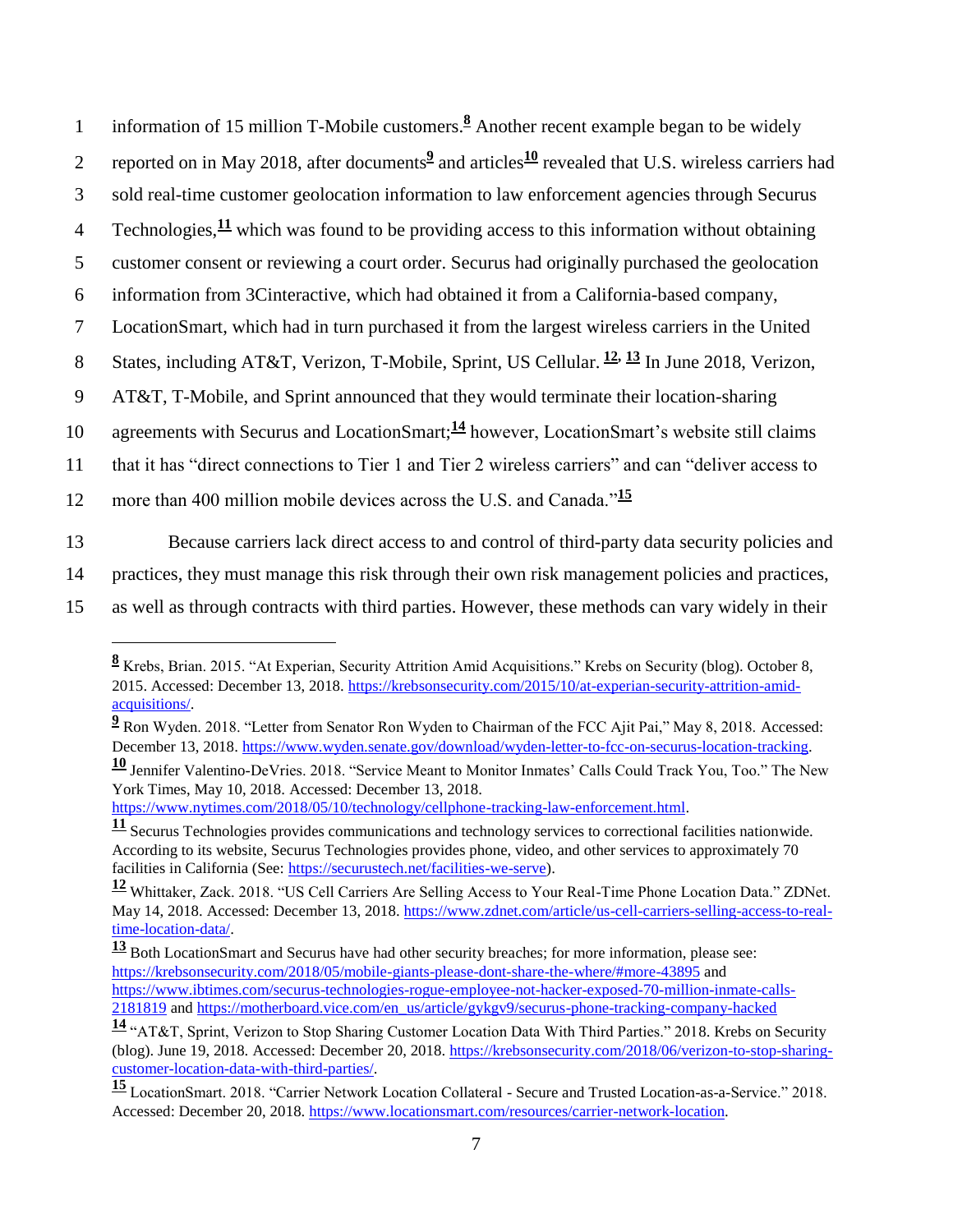scope, efficacy, and execution. Therefore, I examine both Sprint's and T-Mobile's third-party 2 policies and practices to determine whether both companies employ industry best practices when they provide third parties access to their customers' data and information. To do this, I rely on 4 recommendations from an annual report published by the Ponemon Institute<sup>16</sup> that summarizes the results of a survey designed to assess data risks in the third party "ecosystem," a term the report uses to describe direct and indirect relationships that companies have with third parties as well as their respective third parties (called "Nth parties"). **<sup>17</sup>**, **<sup>18</sup>** The third annual report, published in November 2018, examines how "high performing" organizations – defined as those that have not experienced a third party data breach in at least the past 12 months, if ever – differ from other respondents that had experienced a breach. Based in part on this analysis, the report makes several recommendations designed to help companies better manage third party ecosystem risks, which I use to evaluate T-Mobile's and Sprint's third-party policies and practices. Specifically, I review whether and how well both T-Mobile and Sprint implement the following three recommendations: • Evaluate the data safeguards, and security policies, practices, and procedures of all third parties before engaging them and periodically thereafter. • Ensure that managing the company's outsourced relationship risk is a company priority. • Require third-parties to notify the company in the event of a data breach, whether the breach originates with the third party or their subcontractor.

## <span id="page-7-0"></span> **A. Thoroughly evaluate all third parties before engaging them and periodically thereafter.**

 Companies with effective third-party risk management programs evaluate and monitor the data safeguards, and security policies, practices, and procedures of both suppliers and supplier subcontractors. According to the Ponemon Report, 50 percent of respondents from "high

25 performing" companies,  $\frac{19}{2}$  compared to 31 percent of respondents from other companies,

 The Ponemon Institute conducts independent research on privacy, data protection, and information security policy.

 Ponemon Institute LLC. 2018. "Data Risk in the Third-Party Ecosystem Third Annual Report." Research Report Sponsored by Opus. Accessed: December 13, 2018. [https://www.opus.com/ponemon/.](https://www.opus.com/ponemon/)

 Note that, in this document, I use "third-parties" and "suppliers" interchangeably. I also use the terms "third party subcontractor," "supplier subcontractor," and "Nth party" interchangeably.

 As described in the introductory section, the Ponemon Report defines "high performing" organizations as those that have not experienced a third-party data breach in at least the past 12 months, if ever.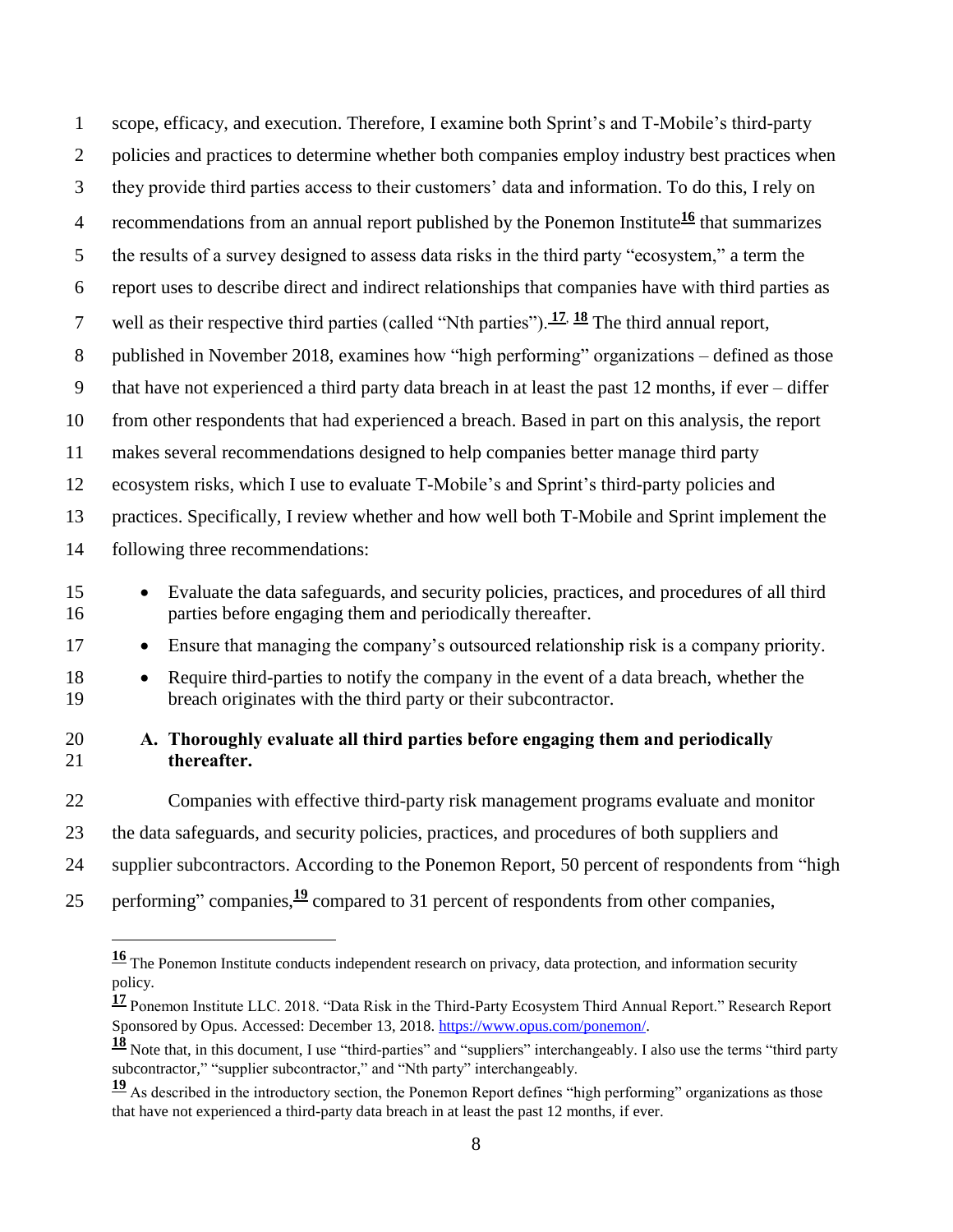<span id="page-8-0"></span>

| $\mathbf{1}$   | evaluate the security and privacy practices of all third parties before engaging them. Respondents |
|----------------|----------------------------------------------------------------------------------------------------|
| $\overline{2}$ | from high performing companies also reported higher confidence that their third parties' data      |
| 3              | safeguards and security policies and procedures are sufficient to prevent a data breach.           |
| $\overline{4}$ | Therefore, I examine T-Mobile's and Sprint's policies and practices in order to determine          |
| 5              | whether T-Mobile and Sprint evaluate third parties before forming a relationship with them, and    |
| 6              | whether they conduct additional, periodic evaluations in order to ensure the supplier is           |
| $\overline{7}$ | adequately managing both existing and emerging risks.                                              |
| 8<br>9         | 1. T-Mobile's new process for evaluating third-party data risks has some<br>gaps.                  |
| 10             | T-Mobile relies on a few different documents to implement the company's third-party                |
| 11             | evaluation process:                                                                                |
| 12             | TISS-610: T-Mobile outlines its third-party risk management process in "TISS-<br>$\bullet$         |
| 13             | 610 Enterprise Third-Party (Supplier) Information Security Standard" (TISS-610),                   |
| 14             | which went into effect during the first week of December $2018.\frac{20}{21}$ TISS-610             |
| 15             | applies to all suppliers, including those that access, host, retain, process, or                   |
| 16             | transmit non-public T-Mobile information.                                                          |
| 17             | <b>Exhibit B:</b> T-Mobile also relies on the suppliers' contractual terms and conditions          |
| 18             | to ensure suppliers' data security practices are evaluated and monitored when                      |
| 19             | suppliers have access to T-Mobile's confidential information. <sup>22</sup> Although T-            |
| 20             | Mobile tailors the specific terms and conditions to each individual supplier, T-                   |
| 21             | Mobile provided a copy of a general template of this contractual language; T-                      |
| 22             | Mobile (and therefore this testimony) refers to this template as "Exhibit B." $\frac{23}{2}$       |
| 23             | Cyber Assessment Questionnaire: TISS-610 references a "Cyber Assessment<br>$\bullet$               |

Questionnaire," a copy of which T-Mobile provided to the Public Advocates

Exhibit D-1: T-Mobile Supplemental Response to Public Advocates Office DR 4-22

 A copy of TISS-610 is provided in Exhibit D-2. TISS-610 replaced the similarly-named "TRS-610 Enterprise Third-Party (Supplier) Risk Management Standard" in the first week of December 2018. As of January 2, 2019, TRS-610 was still available on T-Mobile's website (See: [https://www.t-mobile.com/our-story/working](https://www.t-mobile.com/our-story/working-together/suppliers/supplier-code-of-conduct)[together/suppliers/supplier-code-of-conduct.\)](https://www.t-mobile.com/our-story/working-together/suppliers/supplier-code-of-conduct)

Exhibit D-3: T-Mobile Response to Public Advocates Office DR 4-26

 Exhibit D-4: T-Mobile Response to Public Advocates Office DR 4-26 CONFIDENTIAL Attachment "TMUS-CPUC-PA-13000073(Highly Confidential - Attorneys Eyes Only).PDF"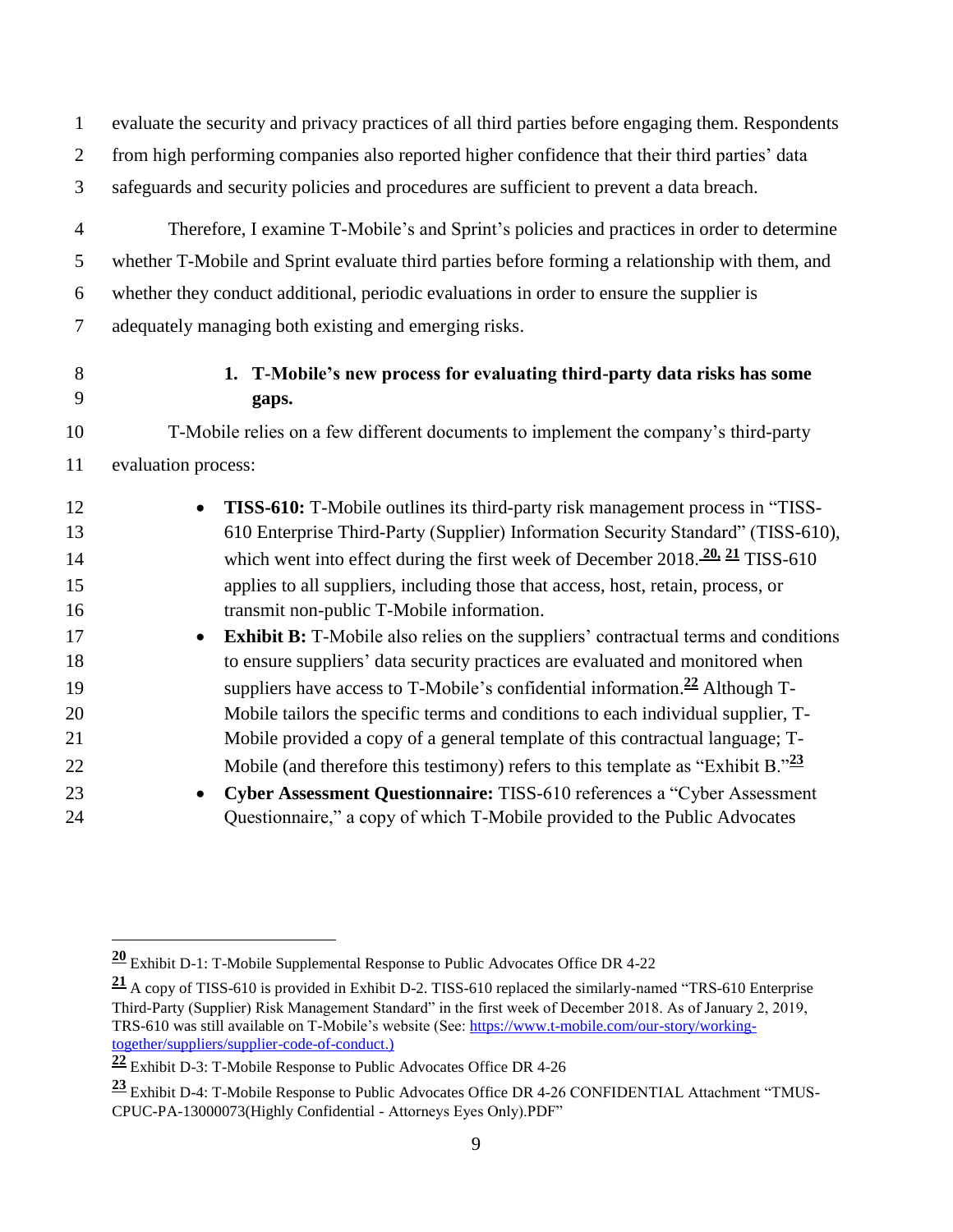1 Office.<sup>24</sup> The Cyber Assessment Questionnaire went into effect in early October  $2018.<sup>25</sup>$  TISS-610 does not clearly indicate when T-Mobile conducts in-depth security reviews of all new suppliers, prior to formalizing a relationship with them. Section 1 of TISS-610 states that T-Mobile completes an "Enterprise (Supplier) Risk Management Program (ESRAP) intake" for all suppliers, and the results of the intake *may* trigger a "Cyber Assessment." However, TISS- 610 does not describe what information T-Mobile collects during the ESRAP intake or what information would trigger the Cyber Assessment. The "Cyber Assessment Questionnaire" **[BEGIN T-MOBILE CONFIDENTIAL] [END T- MOBILE CONFIDENTIAL]** In response to a Public Advocates Office Data Request, T-Mobile stated, "T-Mobile Third Party Risk Management ("TPRM") processes utilize an objective framework to rank the findings and risk information gleaned from third-party due diligence reviews and assessments. Risk information is escalated, where warranted, for evaluation and decision as to whether to 16 approve, reject, or condition a supplier engagement.<sup>"27</sup> Again, T-Mobile did not provide any description of the "objective framework" or the ranking methodology, and did not indicate what specific documents comprise the "due diligence reviews and assessments." T-Mobile also did not indicate to whom the risk information is escalated, when escalation is warranted, or how conditions for supplier engagement are determined and approved. Since these details are very relevant to supplier risk management, I would expect to see them described in TISS-610 or another internal document, yet they are not described in any of the documents T-Mobile 23 submitted to the Public Advocates Office.

## Exhibit B **[BEGIN T-MOBILE CONFIDENTIAL]**

## $\overline{a}$ Exhibit D-5: T-Mobile Supplemental Response to Public Advocates Office DR 4-22 CONFIDENTIAL

Attachment "TMUS-CPUC-PA-00005641.Confidential.pdf"

 The Cyber Assessment Questionnaire replaces the "SRM Questionnaire" that is described in the now-defunct TRS-610. (See: Exhibit D-1: Supplemental Response to Public Advocates Office DR 4- 22)

 Exhibit D-5: T-Mobile Supplemental Response to Public Advocates Office DR 4-22 CONFIDENTIAL Attachment "TMUS-CPUC-PA-00005641.Confidential.pdf"

Exhibit D-3: T-Mobile Response to Public Advocates Office DR 4-26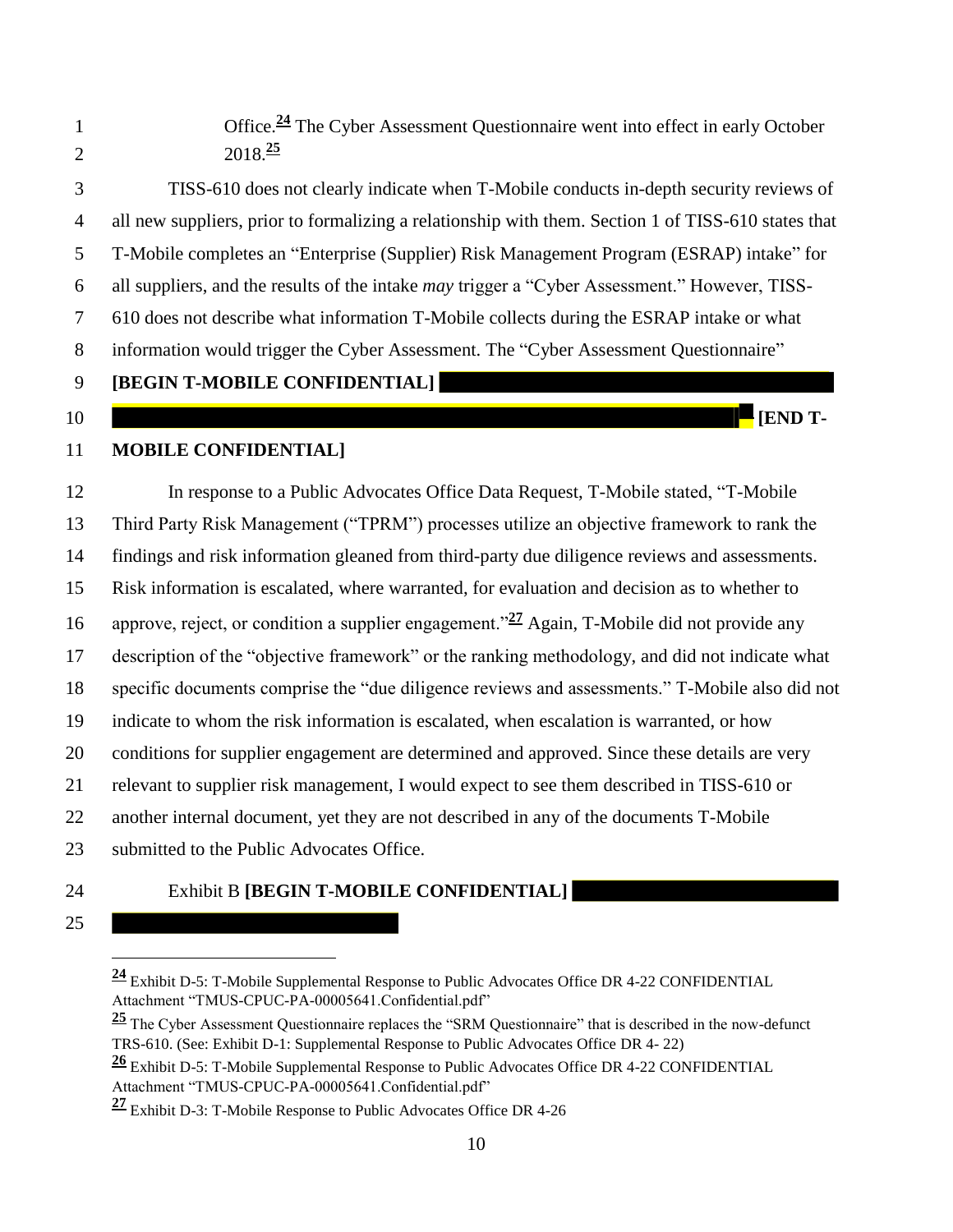

 Although the version of Exhibit B that Public Advocates Office received from T-Mobile on December 4, 2018 **[BEGIN T-MOBILE CONFIDENTIAL]** 

 $\overline{a}$ 

**[END T-MOBILE CONFIDENTIAL]**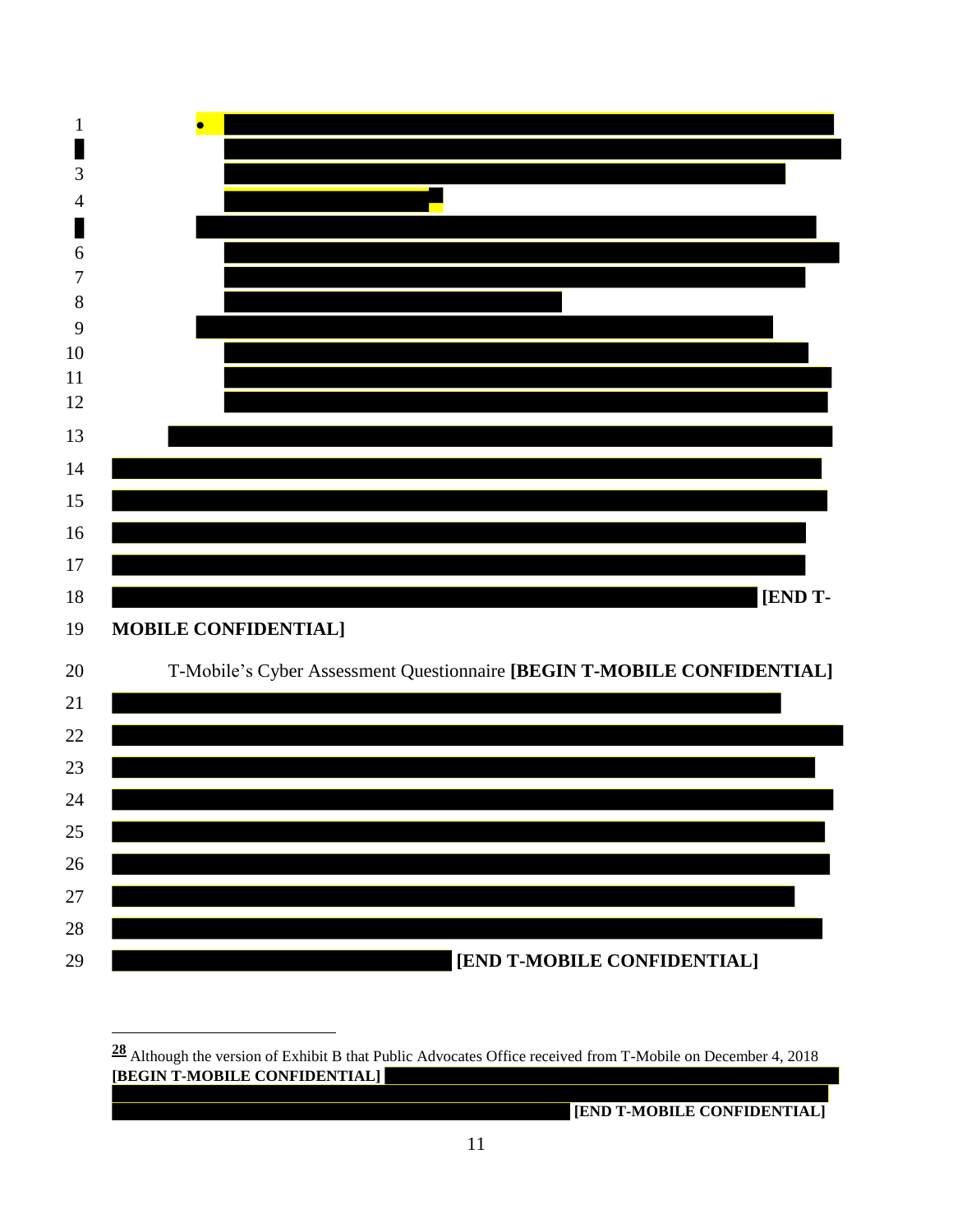

<span id="page-11-0"></span>Exhibit D-6: Public Advocates Office DR 4-4

 Exhibit D-7: Sprint Response to Public Advocates Office DR 4-4 CONFIDENTIAL Attachment "Cal PA DR 004 - DR 4-4(a) - Outside Resource Committee.pdf"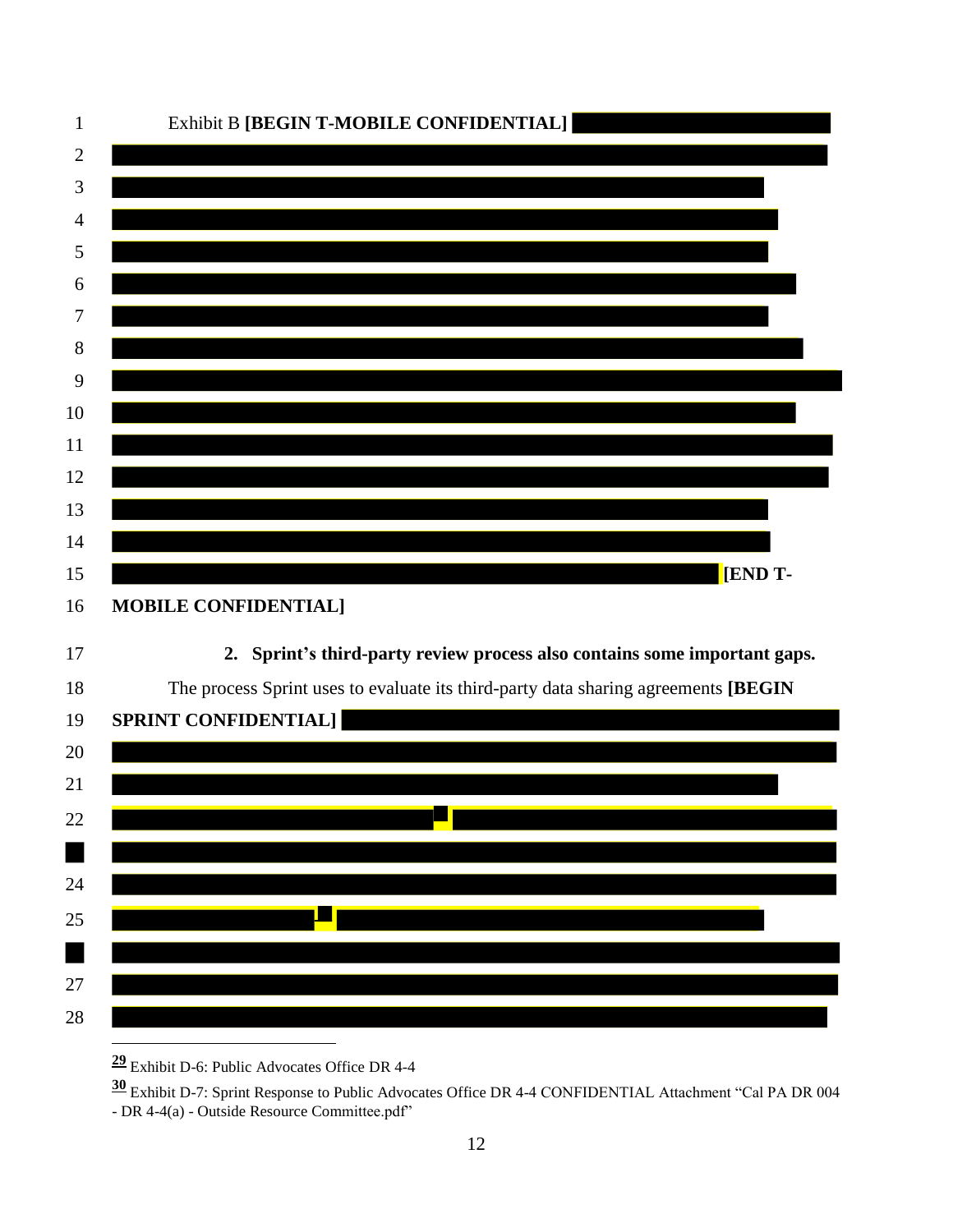

#### <span id="page-12-0"></span> **B. Managing the company's outsourced relationship risk should be a company priority.**

 Making third-party risk management a company-wide priority begins with the Board of Directors and includes senior-level staff. Companies that cite managing supplier risk as a company priority are more likely to implement effective risk management policies and programs. According to the Ponemon Report, 60 percent of respondents from high performing companies**<sup>32</sup>** say that managing outsourced relationship risk is a priority, compared to 33 percent of respondents from other companies. Fifty-three percent of respondents from high performing companies, compared to 25 percent of respondents from other companies, say they regularly report to the board of directors on the effectiveness of the third-party management program and potential risks to the organization. Not only does company-wide prioritization send a signal to employees about the importance of this risk, it also provides a mechanism for ensuring the company allocates sufficient resources to manage it; for example, according to the Ponemon

 Exhibit D-8: Sprint Response to Public Advocates Office DR 4-4CONFIDENTIAL Attachment "Cal PA DR 004 - DR 4-4(a) - Model privacy language.pdf"

 As described in the introductory section, the Ponemon Report defines "high performing" organizations as those that have not experienced a third-party data breach in at least the past 12 months, if ever.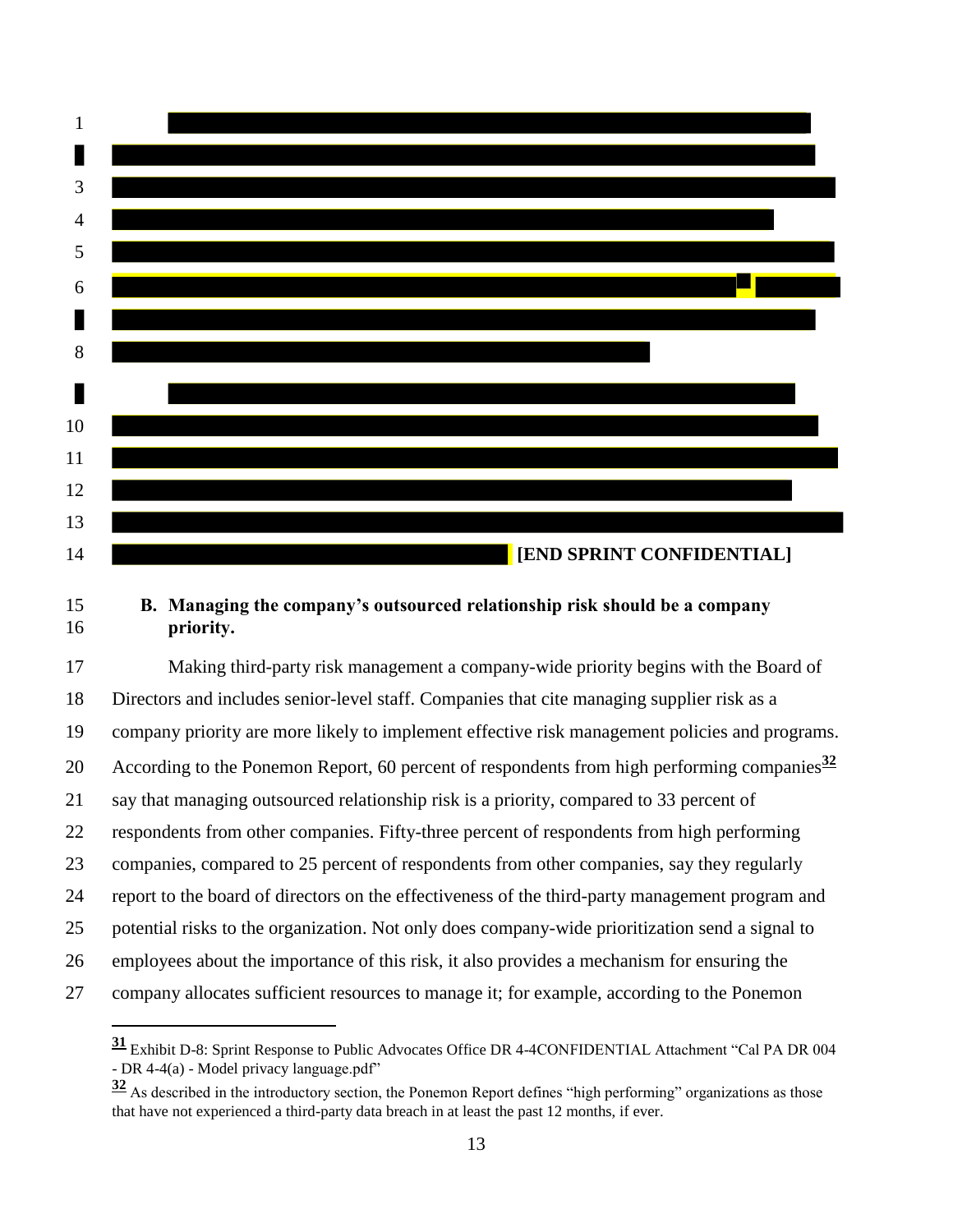Report, 60 percent of respondents from high performing companies, compared to 15 percent of respondents from other companies, say they allocate sufficient resources to managing outsourced relationships. In this section, I examine whether third-party data risk management is a company-wide priority for both T-Mobile and Sprint.

 $\overline{a}$ 

## <span id="page-13-0"></span> **1. T-Mobile should explicitly make supplier risk management a company-wide priority.**

 The documents and responses that T-Mobile submitted to the Public Advocates Office do not indicate whether supplier risk management is a company-wide priority. In addition, neither TISS-610 nor any other response or document received from T-Mobile specify whether the company's senior leadership or boards of directors receive periodic updates regarding T-Mobile's third-party risk management program.

 Through an Internet search, I found a T-Mobile webpage that describes the Board of Director's risk management responsibilities and activities. **<sup>33</sup>**, **<sup>34</sup>** While this webpage does not clearly state whether the risk management program it describes includes supplier risk management, it seems reasonable to assume that it might. According to this webpage, T-Mobile has an "Information Security and Privacy Council" that is supported by the Senior Vice President of Digital Security (who serves as the Chief Information Security Officer), and the Vice President, Chief Privacy Officer. The website says that the Council oversees the "strategic governance and prioritization of the Company's information security and privacy initiatives." While these public-facing documents do not state whether the Council oversees third-party information security and privacy, the fact that the Council is comprised of senior leadership is a good indicator of a company-wide commitment to information security and privacy. However, without the details that we would have expected T-Mobile to provide in response to our request to "describe how T-Mobile assesses, manages, and monitors risks posed by third party access to 25 customer data,<sup> $\frac{35}{2}$ </sup> and since the Council is not mentioned in any of the documents we received

 T-Mobile. "Our Board & Governance: Risk Management." T-Mobile's 2018 Digital Proxy Statement. Accessed: December 12, 2018[. https://explore.t-mobile.com/2018-proxy-statement/board-and-governance/risk-management](https://explore.t-mobile.com/2018-proxy-statement/board-and-governance/risk-management)

 Note that we examined T-Mobile's Digital Proxy Statement, and not the full statement, because the download link on the 2018 Digital Proxy page [\(https://explore.t-mobile.com/2018-proxy-statement\)](https://explore.t-mobile.com/2018-proxy-statement) was broken as of January 2, 2019. (See error message here: [https://investor.t-](https://investor.t-mobile.com/Cache/1500109983.PDF?O=PDF&T=&Y=&D=&FID=1500109983&iid=4091145)

[mobile.com/Cache/1500109983.PDF?O=PDF&T=&Y=&D=&FID=1500109983&iid=4091145\)](https://investor.t-mobile.com/Cache/1500109983.PDF?O=PDF&T=&Y=&D=&FID=1500109983&iid=4091145).

Exhibit D-3: Public Advocates Office DR 004, Question 26.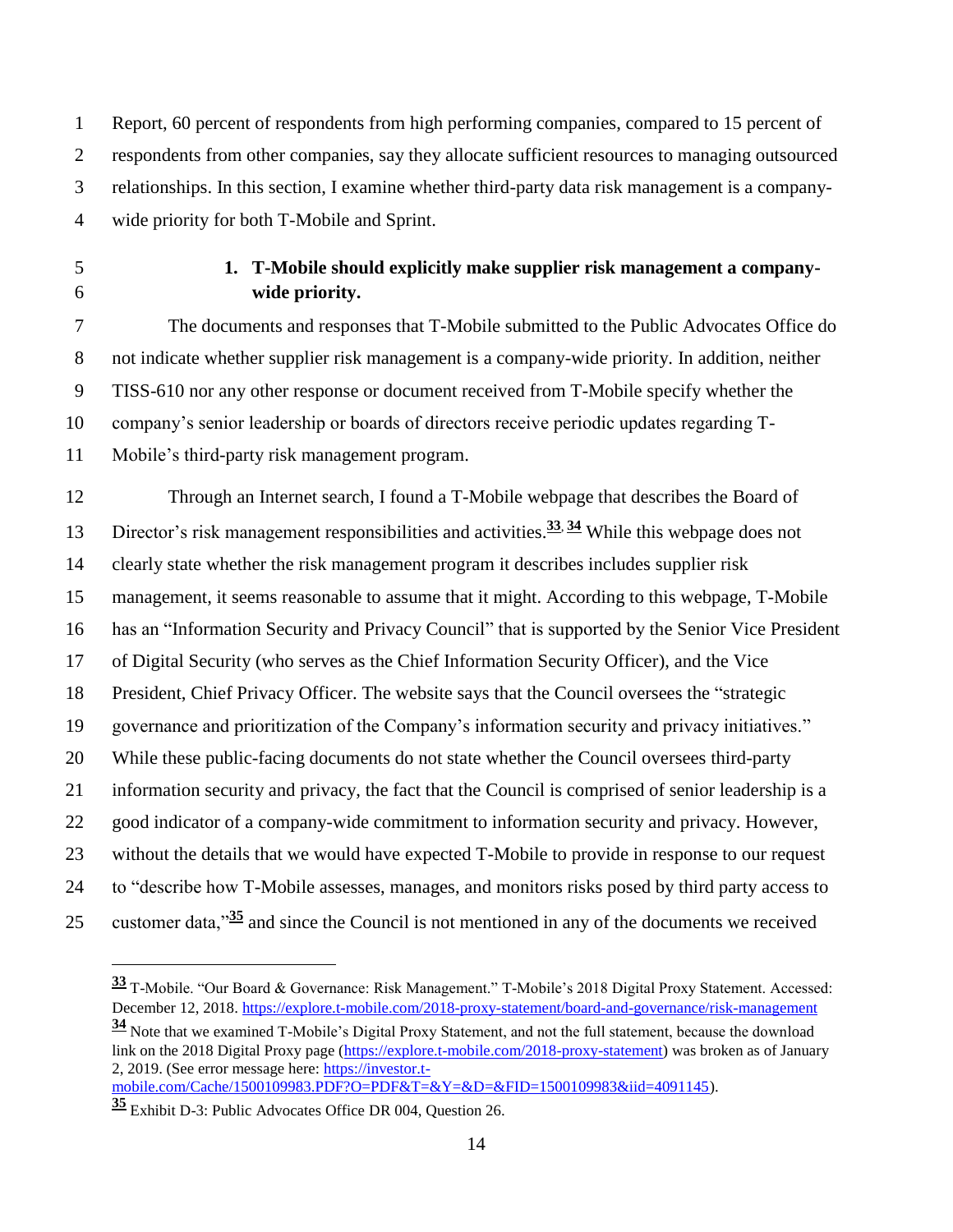from T-Mobile, we can only speculate about either the Council's or the Board's involvement in and oversight of T-Mobile's third-party risk management process.

 $\overline{a}$ 

## <span id="page-14-0"></span> **2. Sprint should explicitly make supplier risk management a company-wide priority.**

 None of the documents or responses received from Sprint indicate whether the Board of Directors or senior management are actively engaged in the company's third-party risk management process, or whether they receive regular updates about the program from staff.

 As with T-Mobile, through an Internet search, I found and reviewed the publicly available guidelines that describe the roles and responsibilities of Sprint's Board of Directors.**<sup>36</sup>** Sprint's "Corporate Governance Guidelines" does not specifically mention supplier risk management, customer privacy, or information security. The Guidelines do say that the board is responsible for reviewing and approving the company's plans, strategies, and other polies, and is responsible for "assessing Sprint's material risks and business resiliency." The Board's Audit Committee Charter states that the Audit Committee will "review guidelines and policies with respect to risk assessment and risk management" and will "annually report to the Board regarding Sprint's Enterprise Risk Management Program." While it would make sense for supplier risk to be within the Committee's purview, no document we received or reviewed make that explicit. As with T-Mobile, the fact that Sprint does not highlight its third-party risk management process or activities indicates that third-party risk management might not be a priority for Sprint's Board of Directors.

# <span id="page-14-1"></span> **C. Third-parties should be required to provide notification in the event of a data breach.**

 The Ponemon survey found that most respondents are not confident they would receive notification in the event of a third party or Nth party data breach if it involved their company's sensitive and confidential information; 29 percent of respondents were confident their suppliers would notify them in the event of a data breach and 12 percent were confident suppliers would notify them in the event of an Nth party data breach. Since companies can only respond to a data

 Sprint. 2018. "Sprint Corporation - Corporate Governance." Accessed: December 13, 2018. [http://investors.sprint.com/corporate-governance/default.aspx.](http://investors.sprint.com/corporate-governance/default.aspx)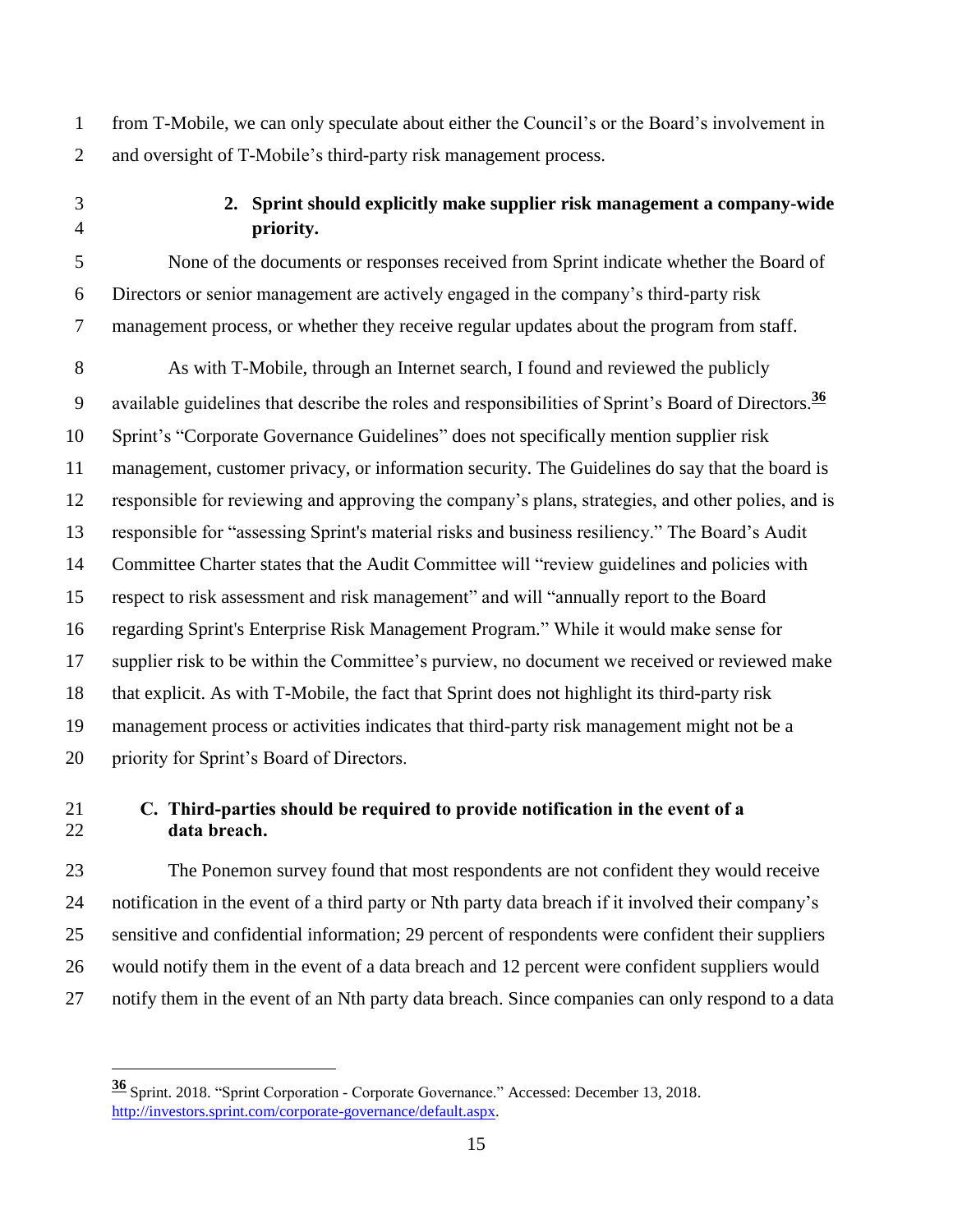breach if they know that one has occurred, I also examine T-Mobile's and Sprint's third-party data breach notification polices.

<span id="page-15-0"></span> **1. T-Mobile's third-party data breach notification requirements should go further**

While the documents we reviewed show that T-Mobile **[BEGIN T-MOBILE**

**CONFIDENTIAL]**

# **[END T-MOBILE**

 **CONFIDENTIAL]**, T-Mobile's notification requirements are less specific than those outlined by Sprint.

TISS-610 requires suppliers to "have the capacity" to notify T-Mobile of any security

breach; however, TISS-610 does not specifically require notification, nor does it specify what

information the supplier must report, to whom, or when. TISS-610 also does not outline what

security actions suppliers must take in the event of a data breach. Instead, Section 4.2 of TISS-

610 focuses on controlling how the breach is communicated publicly:

 "Supplier must have the capacity to immediately notify T-Mobile of any security breach and must assist T-Mobile in investigating the security breach in accordance with terms of an approved contract, work order, or master service agreement. Supplier must have technical, administrative and physical security measures in-place so that vulnerabilities are disclosed responsibly, and that information about a security breach impacting T-Mobile information is not disclosed to the public until authorized to do so by T-Mobile."

(emphasis in the original)

| 22 | [BEGIN T-MOBILE CONFIDENTIAL] |
|----|-------------------------------|
| 23 |                               |
| 24 |                               |
| 25 |                               |
| 26 |                               |
| 27 |                               |
| 28 |                               |
| 29 |                               |
| 30 |                               |
| 31 |                               |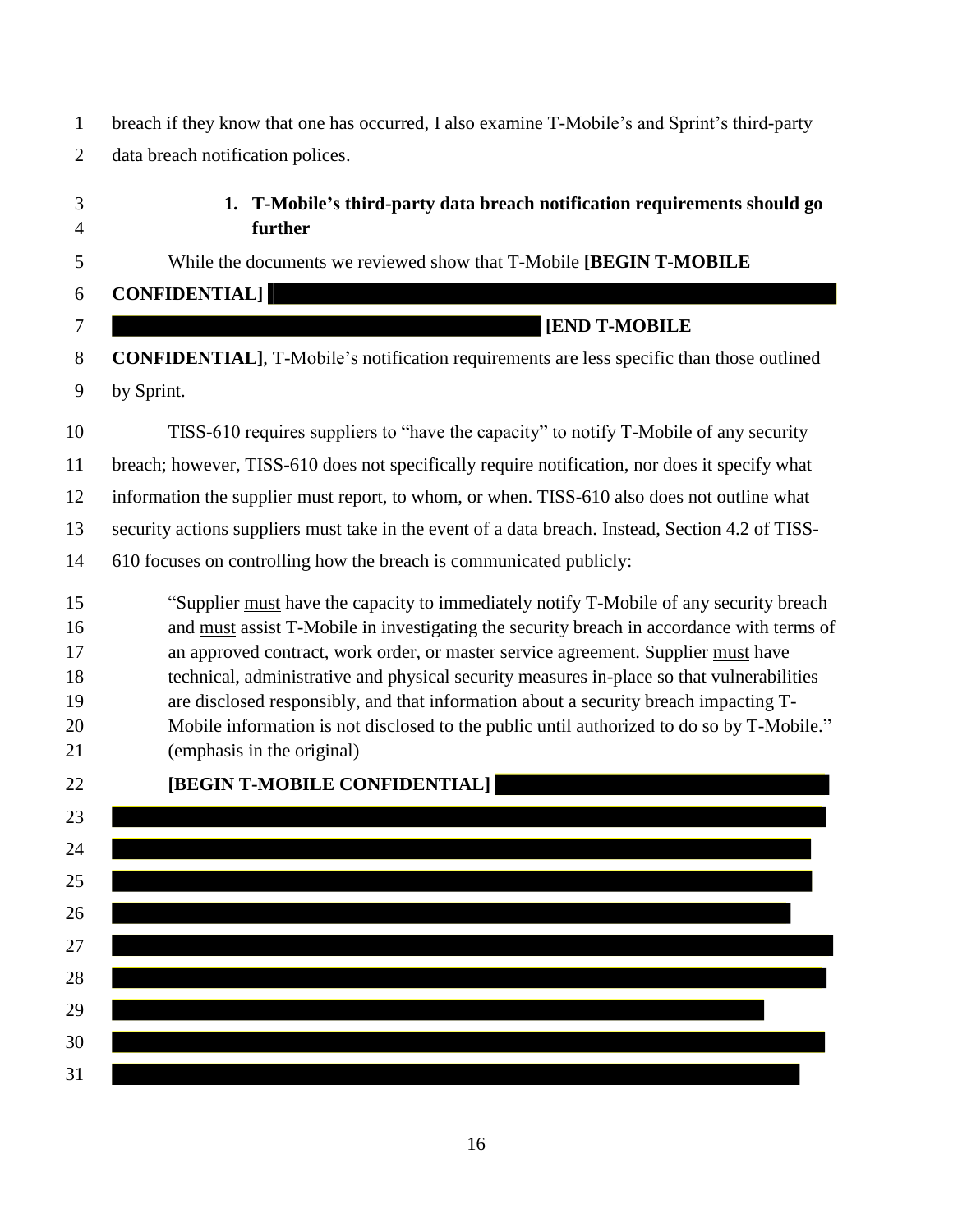<span id="page-16-1"></span><span id="page-16-0"></span>

| 1      | <b>[END T-MOBILE</b>                                                                                                      |
|--------|---------------------------------------------------------------------------------------------------------------------------|
| 2      | <b>CONFIDENTIAL</b> ]                                                                                                     |
| 3<br>4 | 2. Sprint has a relatively more detailed and specific policy for third parties<br>to follow in the event of a data breach |
| 5      | Sprint provided the Public Advocates Office with a model of the general privacy and data                                  |
| 6      | security requirements that Sprint includes in contracts with third parties when those agreements                          |
| 7      | include data sharing. <sup>37</sup> This document [BEGIN SPRINT CONFIDENTIAL]                                             |
| 8      |                                                                                                                           |
| 9      |                                                                                                                           |
| 10     |                                                                                                                           |
| 11     | [END SPRINT CONFIDENTIAL]                                                                                                 |
| 12     | D. Conclusions                                                                                                            |
| 13     | While T-Mobile does have an established third-party review process, the documentation                                     |
| 14     | provided to the Public Advocates Office suggest that the process likely contains some important                           |
| 15     | gaps. TISS-610 states that it conducts a "Cyber Assessment" when triggered by an ESRAP                                    |
| 16     | intake; however, neither TISS-610 nor the [BEGIN T-MOBILE CONFIDENTIAL]                                                   |
| 17     | [END T-MOBILE CONFIDENTIAL] contain sufficient                                                                            |
| 18     | information to determine what conditions would trigger the full assessment. [BEGIN T-                                     |
| 19     | <b>MOBILE CONFIDENTIAL]</b>                                                                                               |
| 20     |                                                                                                                           |
| 21     |                                                                                                                           |
| 22     |                                                                                                                           |
| 23     |                                                                                                                           |
| 24     |                                                                                                                           |
| 25     | [END T-MOBILE CONFIDENTIAL] While T-Mobile                                                                                |
| 26     | staff may be trained or otherwise informed about how to implement the company's third part risk                           |
| 27     | management process, T-Mobile does not include or describe them in any of the documents or                                 |
| 28     | responses provided to the Public Advocates Office.                                                                        |

 Exhibit D-8: Sprint Response to Public Advocates Office DR 4-4 CONFIDENTIAL Attachment "Cal PA DR 004 - DR 4-4(a) - Model privacy language.pdf"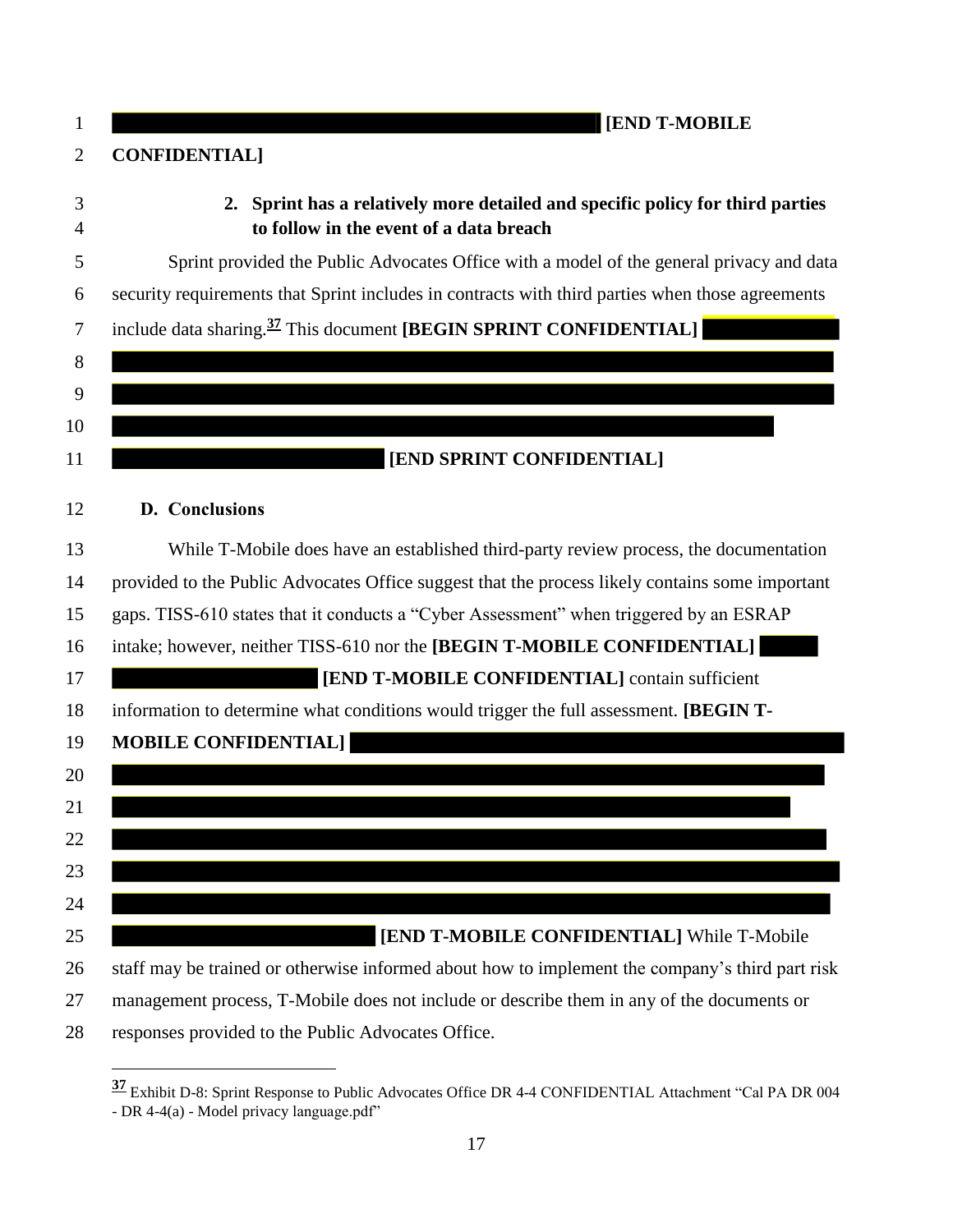| 1                                | In addition, while T-Mobile did not indicate whether or to what extent supplier risk                                                                                                                                                                                                                                                                                                                                                                                                                    |
|----------------------------------|---------------------------------------------------------------------------------------------------------------------------------------------------------------------------------------------------------------------------------------------------------------------------------------------------------------------------------------------------------------------------------------------------------------------------------------------------------------------------------------------------------|
| $\overline{2}$                   | management and data privacy and security is a company-wide priority, our review of T-Mobile's                                                                                                                                                                                                                                                                                                                                                                                                           |
| 3                                | 2018 Digital Proxy Statement suggests that the board of directors may not be as engaged in these                                                                                                                                                                                                                                                                                                                                                                                                        |
| $\overline{4}$                   | risks as recent research suggests they should be. Finally, [BEGIN T-MOBILE                                                                                                                                                                                                                                                                                                                                                                                                                              |
| 5                                | <b>CONFIDENTIAL]</b>                                                                                                                                                                                                                                                                                                                                                                                                                                                                                    |
| 6                                |                                                                                                                                                                                                                                                                                                                                                                                                                                                                                                         |
| 7                                | [END T-MOBILE CONFIDENTIAL]                                                                                                                                                                                                                                                                                                                                                                                                                                                                             |
| 8                                | Sprint's third-party risk management review process is relatively more robust than T-                                                                                                                                                                                                                                                                                                                                                                                                                   |
| 9                                | Mobile's, but it also contains some important gaps. Instead of relying on a variety of processes,                                                                                                                                                                                                                                                                                                                                                                                                       |
| 10                               | forms, rankings, and frameworks, some of which appear to be unspecified, [BEGIN SPRINT                                                                                                                                                                                                                                                                                                                                                                                                                  |
| 11                               | <b>CONFIDENTIAL]</b>                                                                                                                                                                                                                                                                                                                                                                                                                                                                                    |
| 12                               |                                                                                                                                                                                                                                                                                                                                                                                                                                                                                                         |
| 13                               |                                                                                                                                                                                                                                                                                                                                                                                                                                                                                                         |
| 14                               |                                                                                                                                                                                                                                                                                                                                                                                                                                                                                                         |
| 15                               |                                                                                                                                                                                                                                                                                                                                                                                                                                                                                                         |
| 16                               |                                                                                                                                                                                                                                                                                                                                                                                                                                                                                                         |
| 17                               |                                                                                                                                                                                                                                                                                                                                                                                                                                                                                                         |
| 18                               |                                                                                                                                                                                                                                                                                                                                                                                                                                                                                                         |
| 19                               | <b>[END SPRINT</b>                                                                                                                                                                                                                                                                                                                                                                                                                                                                                      |
| 20                               | <b>CONFIDENTIAL</b>                                                                                                                                                                                                                                                                                                                                                                                                                                                                                     |
| 21                               | Therefore, should the Commission fail to deny approval of the Joint Applicant's request,                                                                                                                                                                                                                                                                                                                                                                                                                |
| 22                               | the Commission should develop mitigating conditions that are enforceable, measurable, able to                                                                                                                                                                                                                                                                                                                                                                                                           |
| 23                               | be tracked and monitored on an on-going basis that address the following areas:                                                                                                                                                                                                                                                                                                                                                                                                                         |
| 24<br>25<br>26<br>27<br>28<br>29 | New T-Mobile should create an inventory of all third-party suppliers and<br>$\bullet$<br>subcontractors who have or will have access to New T-Mobile customer data. New T-<br>Mobile should use this inventory to conduct regular, periodic reviews of suppliers'<br>and subcontractors' data security and risk management policies and programs. New<br>T-Mobile should require third parties notify and receive approval from New T-<br>Mobile when providing subcontractors access to customer data. |
| 30<br>31<br>32                   | New T-Mobile should make third party risk management is a company-wide priority.<br>$\bullet$<br>New T-Mobile should ensure the Board of Directors and other senior leadership<br>receive periodic updates from staff about the status of the company's third-party risk                                                                                                                                                                                                                                |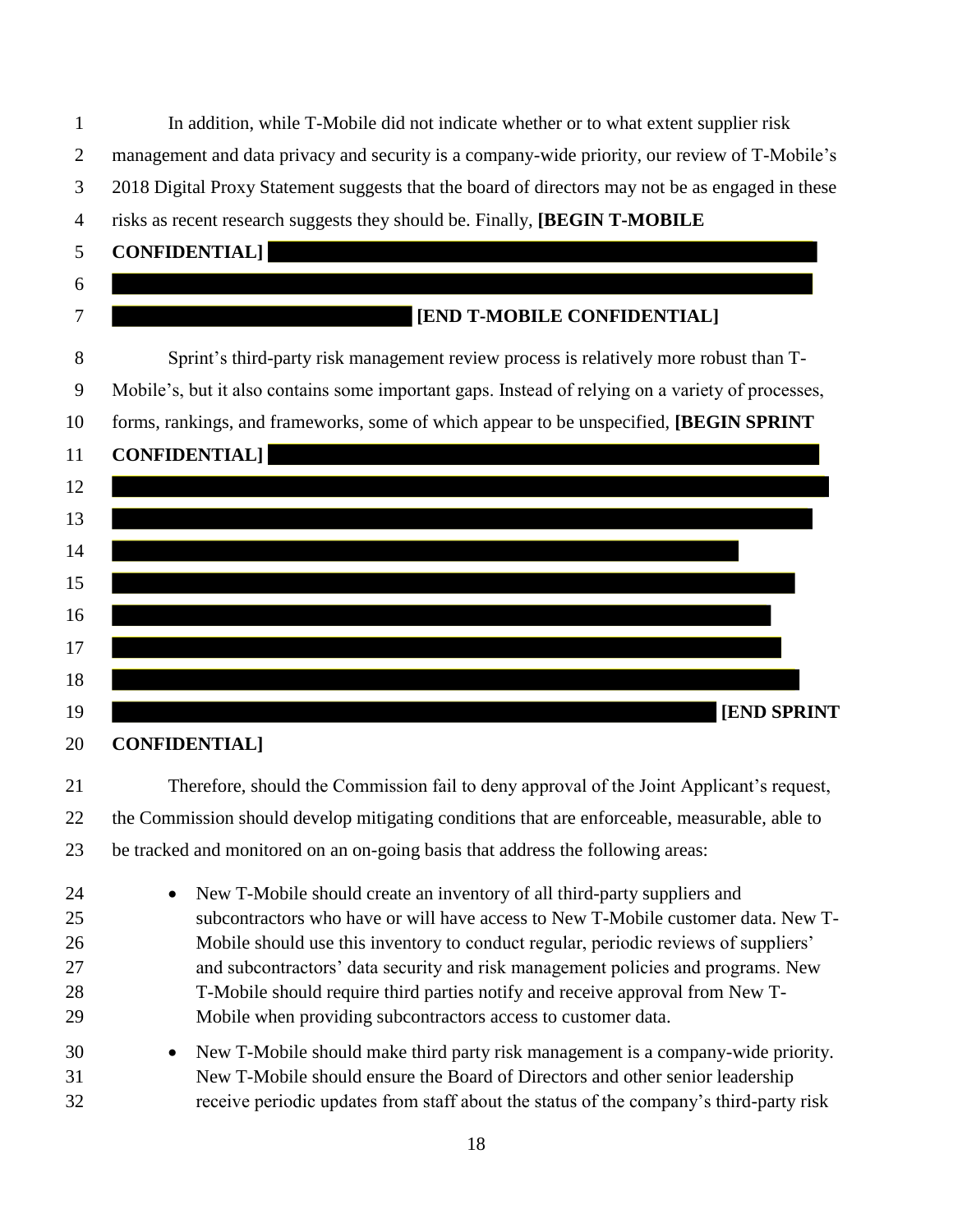|                  | management programs. New T-Mobile should require staff to report to the board and<br>senior leadership whenever a data breach occurs.                                                                                                                                                                                                                                                                                                                                                                |
|------------------|------------------------------------------------------------------------------------------------------------------------------------------------------------------------------------------------------------------------------------------------------------------------------------------------------------------------------------------------------------------------------------------------------------------------------------------------------------------------------------------------------|
| 3<br>4<br>6<br>8 | New T-Mobile should require third parties to notify New T-Mobile staff within 24<br>$\bullet$<br>hours of a data breach or suspected breach, whether the breach originates with the<br>third party or their subcontractor. Supplier contracts should clearly state how<br>suppliers must notify New T-Mobile in the event of a data breach and should require<br>suppliers provide periodic reports and updates describing the breach investigation and<br>all corrective or remedial actions taken. |
| 9                |                                                                                                                                                                                                                                                                                                                                                                                                                                                                                                      |
| 10               |                                                                                                                                                                                                                                                                                                                                                                                                                                                                                                      |
| 11               |                                                                                                                                                                                                                                                                                                                                                                                                                                                                                                      |
| 12               |                                                                                                                                                                                                                                                                                                                                                                                                                                                                                                      |
|                  |                                                                                                                                                                                                                                                                                                                                                                                                                                                                                                      |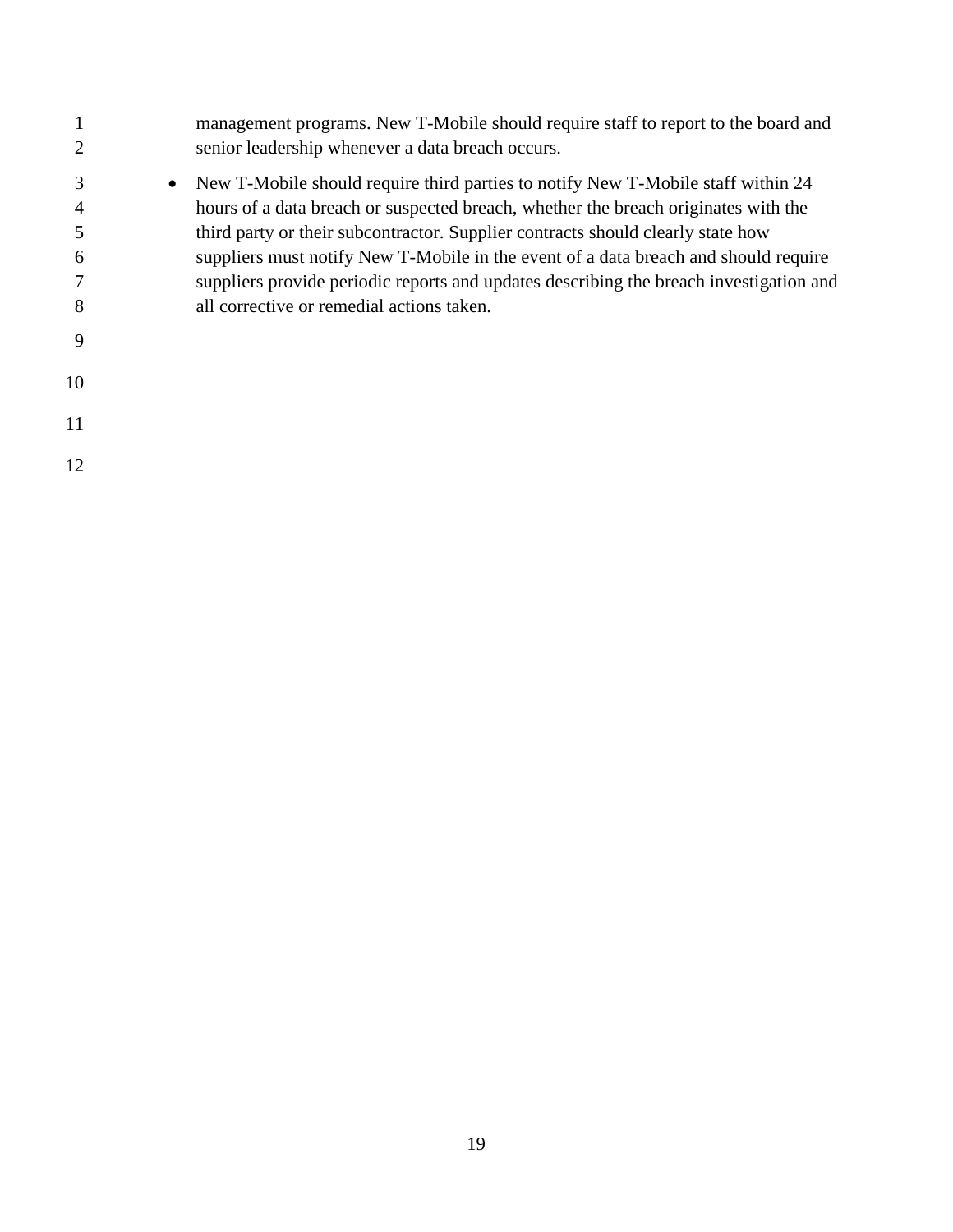# <span id="page-19-0"></span>**II. CHILDREN AND DATA COLLECTION**

| $\overline{2}$ | Children of all ages use cell phones, whether it is a phone that belongs to them                            |
|----------------|-------------------------------------------------------------------------------------------------------------|
| 3              | exclusively, or to a parent, relative, or other adult. <sup>38</sup> A Pew Research report from 2009 showed |
| $\overline{4}$ | that, for children under the age of 18, 43 percent had first received a mobile device when they             |
| 5              | were under $13.\frac{39}{2}$ The Pew report also found that the average age a child received their first    |
| 6              | device was nearly 13; however, the report also suggested that the average age at which children             |
| $\tau$         | received their first device was decreasing over time, which is supported by at least one recent             |
| 8              | estimate from 2016 that suggests the age has dropped to around 10 years old. $\frac{40}{1}$                 |
|                |                                                                                                             |
| 9              | All children, especially the very young, are much more vulnerable to data breaches and                      |
| 10             | predatory marketing than adults. $42$ Children are also frequent targets for fraud because their            |
| 11             | credit history is clean and infrequently monitored; Experian estimates that, by the time children           |
| 12             | today turn 18, approximately one-quarter will have experienced identity fraud or theft. <sup>43</sup> As a  |
| 13             | result, children require additional, increased protections when they use Internet-connected                 |
| 14             | devices. This is particularly important given how long-lived the consequences may be,                       |

 $\overline{a}$ 

 "The digital dossiers that may be compiled about children from a young age may have long-term consequences once a child reaches adulthood. The ubiquitous nature of IOT

 For the purposes of this report, unless otherwise specified, "children" refers to individuals who are under the age of 13. Although adolescents can be just as vulnerable as children under the age of 13, we limit this chapter to children under the age of 13 as this is the limit that is used in federal regulations like COPPA. (See: Montgomery, Kathryn C., Jeff Chester, and Tijana Milosevic. 2017. "Children's Privacy in the Big Data Era: Research Opportunities." Pediatrics 140 (Supplement 2): S117–21[. https://doi.org/10.1542/peds.2016-1758O.](https://doi.org/10.1542/peds.2016-1758O))

 Lenhart, Amanda. 2010. "Is the Age at Which Kids Get Cell Phones Getting Younger?" Pew Research Center. December 1, 2010. Accessed: December 12, 2018. [http://www.pewinternet.org/2010/12/01/is-the-age-at-which](http://www.pewinternet.org/2010/12/01/is-the-age-at-which-kids-get-cell-phones-getting-younger/)[kids-get-cell-phones-getting-younger/.](http://www.pewinternet.org/2010/12/01/is-the-age-at-which-kids-get-cell-phones-getting-younger/)

 Donovan, Jay. 2016. "The Average Age for a Child Getting Their First Smartphone Is Now 10.3 Years." TechCrunch, May 19, 2016. Accessed: December 12, 2018. [http://social.techcrunch.com/2016/05/19/the-average](http://social.techcrunch.com/2016/05/19/the-average-age-for-a-child-getting-their-first-smartphone-is-now-10-3-years/)[age-for-a-child-getting-their-first-smartphone-is-now-10-3-years/.](http://social.techcrunch.com/2016/05/19/the-average-age-for-a-child-getting-their-first-smartphone-is-now-10-3-years/)

 Influence Central. 2016. "Kids & Tech: The Evolution of Today's Digital Natives." Accessed: December 12, 2018. [https://web.archive.org/web/20181211155244/http://influence-central.com/kids-tech-the-evolution-of-todays](https://web.archive.org/web/20181211155244/http:/influence-central.com/kids-tech-the-evolution-of-todays-digital-natives)[digital-natives.](https://web.archive.org/web/20181211155244/http:/influence-central.com/kids-tech-the-evolution-of-todays-digital-natives)

 Montgomery, Kathryn C., Jeff Chester, and Tijana Milosevic. 2017. "Children's Privacy in the Big Data Era: Research Opportunities." Pediatrics 140 (Supplement 2): S117–21. [https://doi.org/10.1542/peds.2016-1758O.](https://doi.org/10.1542/peds.2016-1758O)

 Experian. 2018. "Identity Theft Statistics." March 15, 2018. Accessed: October 1, 2018. [https://www.experian.com/blogs/ask-experian/identity-theft-statistics/.](https://www.experian.com/blogs/ask-experian/identity-theft-statistics/)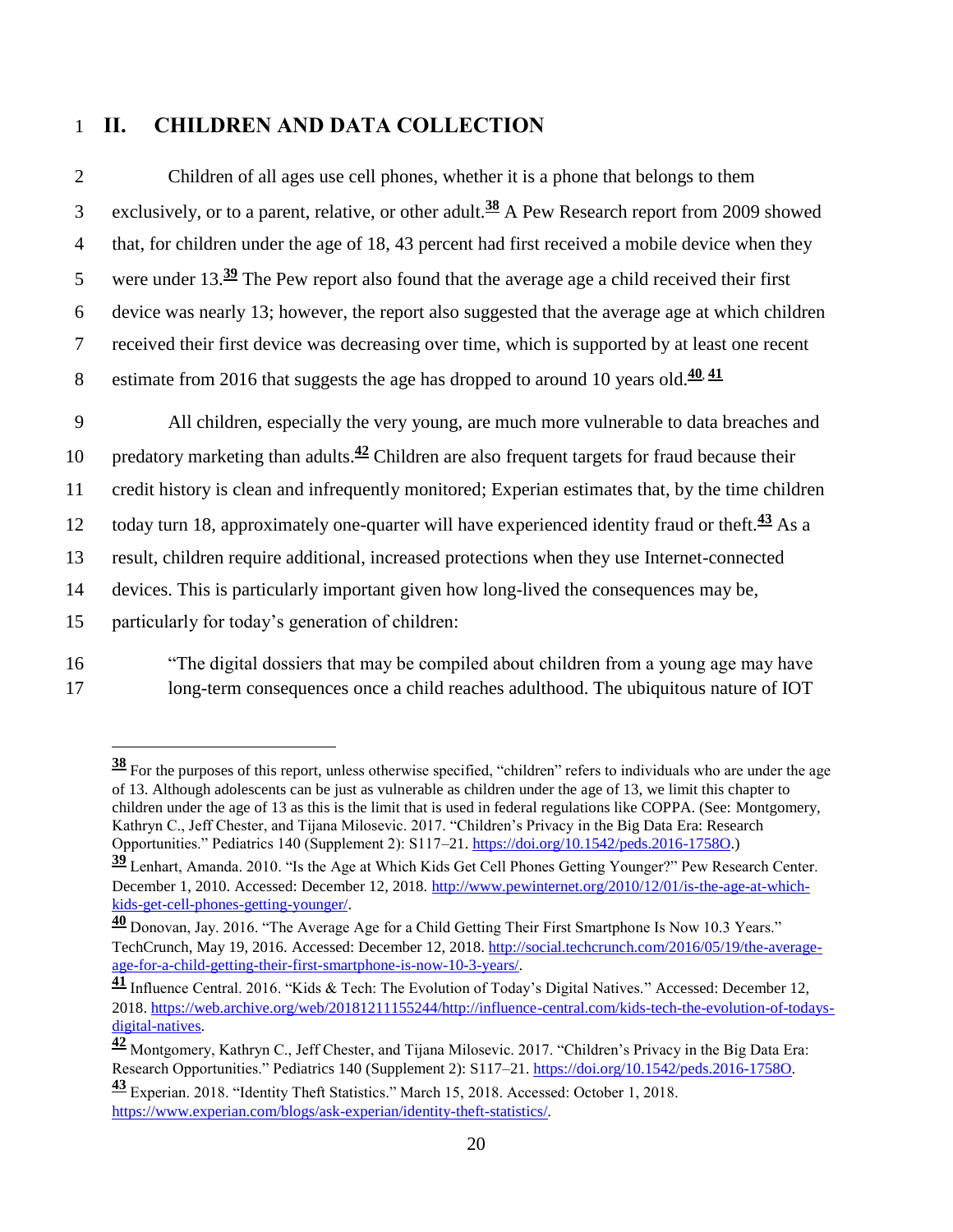| $\mathbf{1}$   | toys, social networks, and various devices that minors use to access the Internet ensure                                               |
|----------------|----------------------------------------------------------------------------------------------------------------------------------------|
| $\overline{2}$ | that children begin leaving digital footprints much earlier than previous generations." <sup>44</sup>                                  |
| 3              | Because wireless companies are in a unique position to collect, store, and use customer data,                                          |
| $\overline{4}$ | devices belonging to children warrant increased protections and limitations on data sharing, data                                      |
| 5              | collection, and marketing. Federal law protects children's online privacy and safety through the                                       |
| 6              | Children's Online Privacy Protection Act (COPPA). <sup>45</sup> COPPA has multiple rules that apply to                                 |
| $\overline{7}$ | companies that provide "online services." COPPA provides specific rights to guardians with                                             |
| 8              | respect to the personal information collected from their children. According to COPPA,                                                 |
| 9              | companies must:                                                                                                                        |
| 10<br>11       | give guardians a way to review the personal information collected from their<br>child;                                                 |
| 12<br>13       | give guardians a way to revoke their consent and refuse the further use or<br>collection of personal information from their child; and |
| 14             | delete a child's personal information upon request from the guardian.                                                                  |
| 15             | It is important to note that COPPA rules only apply when companies have "actual knowledge"                                             |
| 16             | that they collect personal information from children under 13.46                                                                       |
| 17             | According to 2017 estimates from the KIDS COUNT Data Center, approximately 9.6                                                         |
| 18             | million people under the age of 18 and 6.5 million under the age of 13 live in California. $\frac{47}{2}$                              |
| 19             | Although we do not know how many of these children are provided their own mobile phone, the                                            |
| 20             | research cited here suggests the number could be in the millions.                                                                      |
| 21             | Both T-Mobile and Sprint have special sections of their privacy policies that detail how                                               |
| 22             | the policy applies to children. <sup>48</sup> Below, I review the content of these sections to determine how                           |
| 23             | well T-Mobile and Sprint protect this sensitive category of customers.                                                                 |

 Elvy, Stacy-Ann. 2017. "Paying for Privacy and the Personal Data Economy." Columbia Law Review 117 (6): 92.

[16](https://www.ftc.gov/tips-advice/business-center/guidance/childrens-online-privacy-protection-rule-six-step-compliance#step5) CFR 312

16 CFR 312.2

 KIDS COUNT Data Center. 2018. "Child Population by Single Age." August. Accessed: December 27, 2018. [https://datacenter.kidscount.org/data/Tables/100-child-population-by-single-age.](https://datacenter.kidscount.org/data/Tables/100-child-population-by-single-age)

Exhibit D-9 and D-10: Complete versions of T-Mobile's and Sprint's current privacy policies.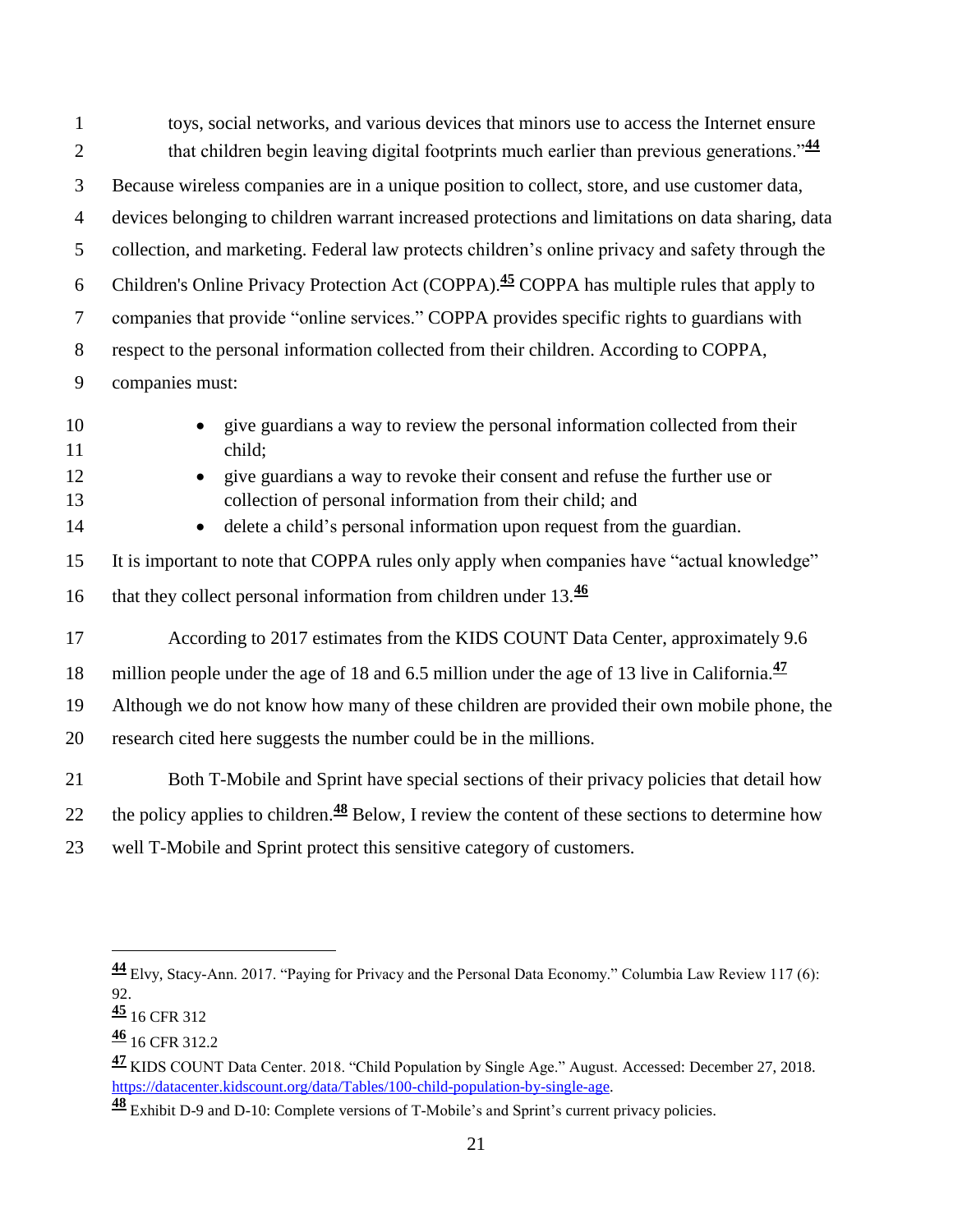<span id="page-21-0"></span>

 $\overline{a}$ 

#### **A. Sprint Gives Primary Account Holders Special Control Over the Data Generated by Devices Provided to Children; However, This Control Is Only Available to a Very Small Subset of Customers**

Under the heading "Children," Sprint's Privacy Policy states the following:**<sup>49</sup>**

 You must be 18 or otherwise have legal capacity to subscribe to Sprint services. Nevertheless, as part of the Unlimited, My Way Student Promotion, a parent or legal guardian may provide a Sprint device to a child under the age of 13. Sprint takes steps to minimize the data it collects from Sprint applications on the device and provides parents resources to control the information children can share with other parties. In some instances, a parent may be able to review or request deletion of the personal information collected from a child's device, or take steps to prevent further collection of such information. If you have any questions about Sprint's policies for student phones or about how to control the information collected on them from users under 13, or if you wish to correct or delete any personal information provided to Sprint on a student phone used by a child under 13, you can contact us using the contact information below. You may also control the content your child may access by logging into sprint.com/manage, and reviewing the My Preferences tab.**<sup>50</sup>**

The second sentence of this paragraph describes the "Unlimited, My Way Student

19 Promotion" as a way for parents or guardians to provide a device to a child.<sup>51</sup> However, as

written, it is unclear whether the subsequent terms of this paragraph apply to *any* device provided

to a child under the age of 13, or *only* to devices that are provided as part of the "Unlimited, My

Way Student Promotion." In response to inquiry from the Public Advocates Office, Sprint

responded that the conditions outlined in the "Children" section of their Privacy Policy do *not*

- apply *only* to devices that are provided to children under the "Unlimited, My Way Student
- Promotion."**<sup>52</sup>** However, Sprint also stated that: "The 'Unlimited, My Way Student Promotion'
- was the only Sprint promotion directed to parents of children under the age of 13, other than the
- Pokémon GO Mobile Trainer Rewards program. *Sprint does not have knowledge of, and will not*

[http://images.bestbuy.com/BestBuy\\_US/en\\_US/images/abn/2013/hom/pr/115213\\_student-validation-form.pdf\)](http://images.bestbuy.com/BestBuy_US/en_US/images/abn/2013/hom/pr/115213_student-validation-form.pdf)

<sup>&</sup>lt;sup>49</sup> Exhibit D-10: Sprint. 2017. Sprint Corporation Privacy Policy. March 29<sup>th</sup>. Accessed: December 13, 2018. <https://www.sprint.com/en/legal/sprint-corporation-privacy-policy.html#children>

 The "Children" section of the Privacy Policy also describes policies that relate to the Pokémon GO Mobile Trainer Rewards program; this text is not included here, as I do not reference it at all in this testimony.

 This Promotion was only available from Best Buy locations and only for a limited time five years ago (between November 15<sup>th</sup>, 2013 and January 4<sup>th</sup>, 2014); therefore, it is reasonable to conclude that there are few, if any, existing customers in California who are still on this plan today. (See: Sprint. N.D. "Unlimited, My Way Student Offer, Student Verification Form." Accessed: December 12, 2018.

Exhibit D-11: Sprint Response to Public Advocates Office DR 4-5.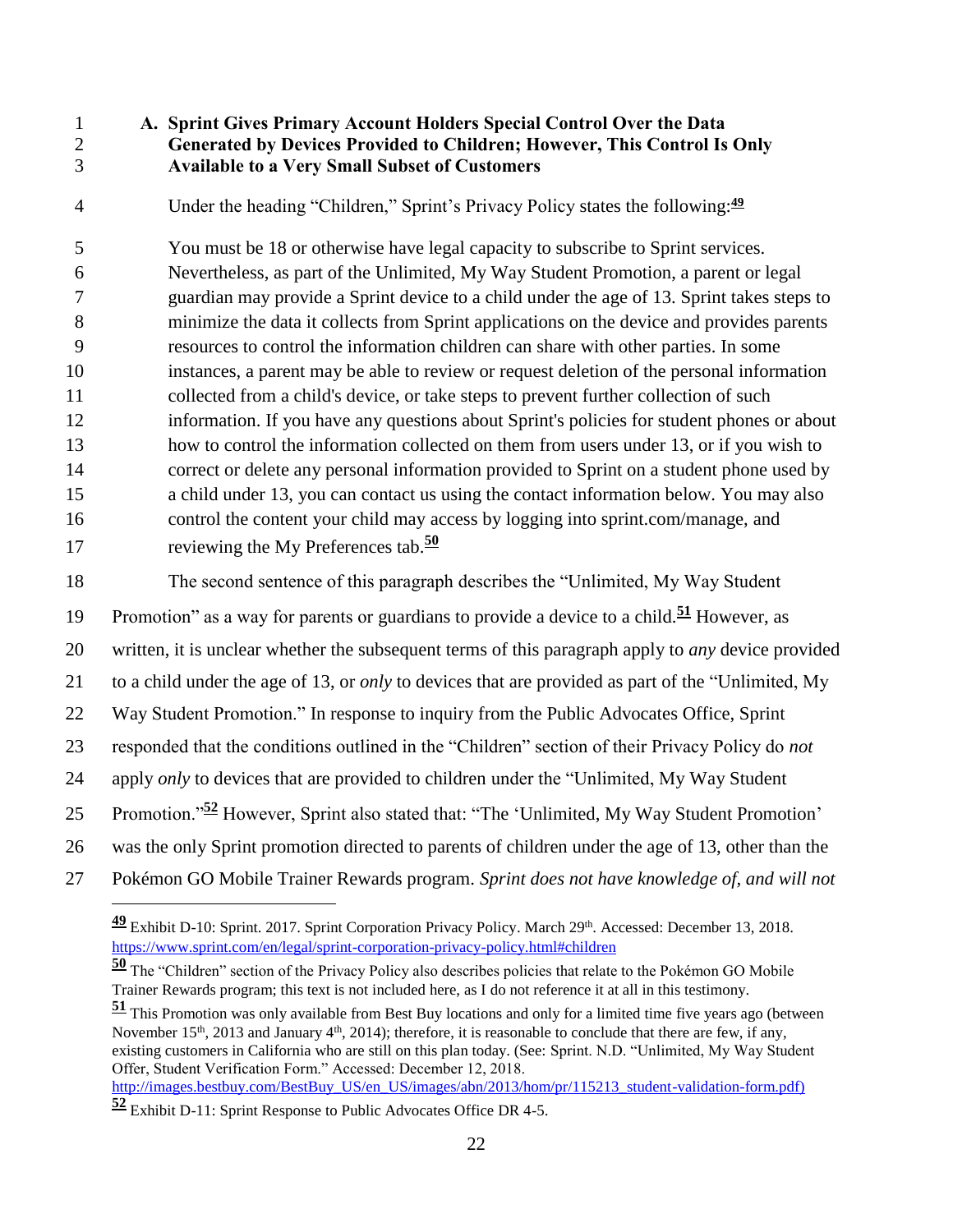*speculate regarding, any other circumstances in which a parent may give or elect to make a Sprint device "available" to an end user that may be under the age of 13.*" (emphasis added).**<sup>53</sup>** Therefore, while Sprint claims that it provides additional data collection and management controls to primary account holders who provide a device to a child under the age of 13, the only *means* for Sprint to determine whether a primary account holder is allowed to utilize the controls described in the privacy policy is through the "Unlimited, My Way Student Promotion," which Sprint no longer offers and likely has very few, if any, active customers in California.

This is further confirmed by Sprint's own internal documents. **[BEGIN SPRINT**



 **[END SPRINT CONFIDENTIAL]**. Therefore, the only account holders who can utilize the additional data collection and management controls that Sprint describes in its Privacy Policy are customers who provided mobile devices to their children as part of the "Unlimited, My Way Student Promotion." Again, this promotion was only available five years ago for approximately seven weeks and only from Best Buy locations.

 Public Advocates Office asked Sprint how parents may request to review the personal information collected from a child's device. Sprint responded:

 All Sprint account holders must be at least 18 years of age, so Sprint's system does not differentiate granularly enough to recognize an end user that is under 18 years of age. Accordingly, its system does not differentiate between end users associated with an

Exhibit D-11: Sprint Response to Public Advocates Office DR 4-5

 Exhibit D-12: Sprint Response to Public Advocates Office DR 4-5 CONFIDENTIAL Attachment "Cal PA DR 004 - DR 4-5(f) and  $(g)$  - Employee Process.pdf"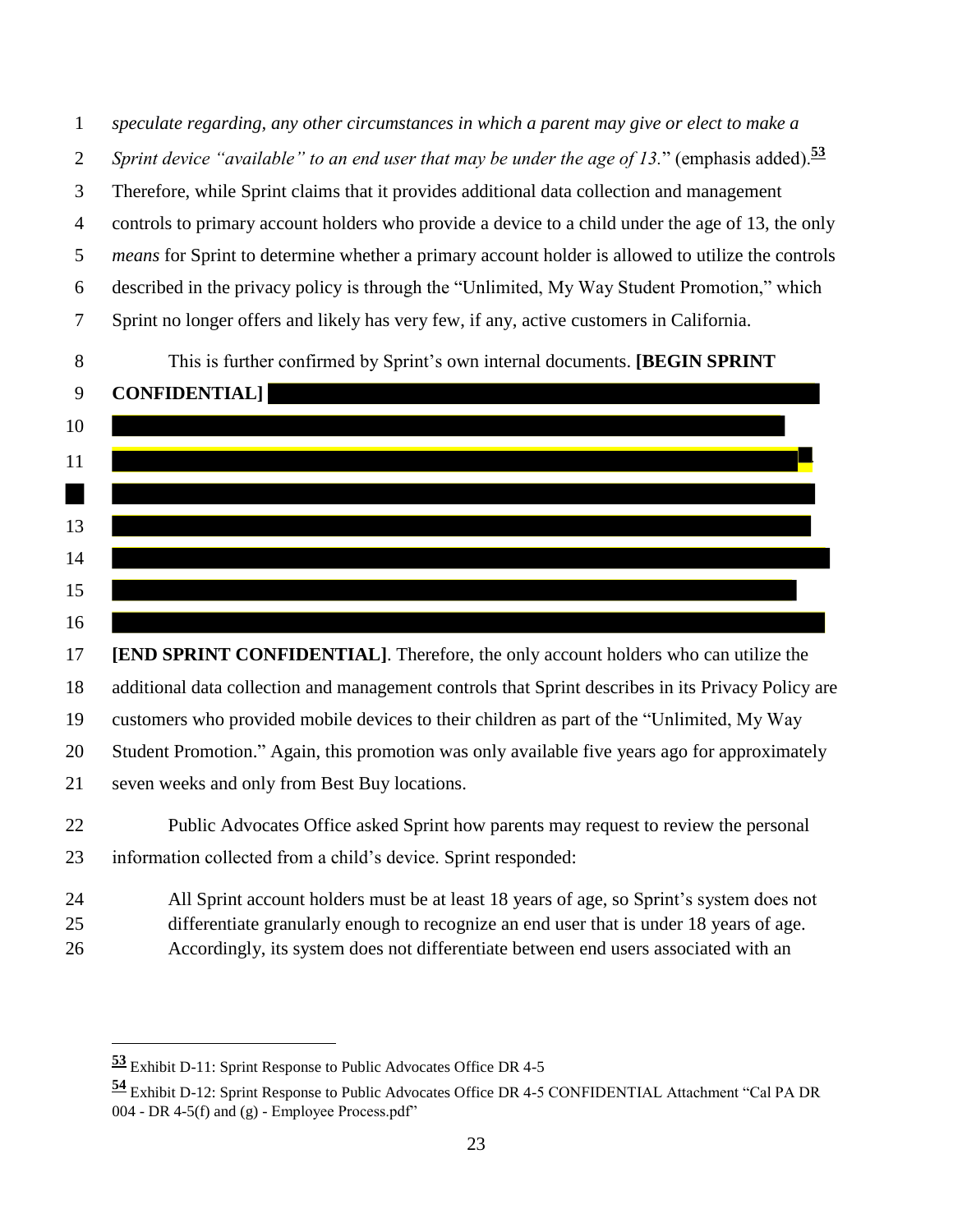account by his or her individual characteristics – account information is associated with a single account holder and not with any individual end user(s). **<sup>55</sup>**

However, this statement is misleading; while it might be true that Sprint does not differentiate

between end users of an account *based on their individual characteristics*, they are at least able

to differentiate "Unlimited, My Way Student Promotion," users **[BEGIN SPRINT**

**CONFIDENTIAL]**

**FIRMPIF ISSUE EXPRINT CONFIDENTIAL** Even more generally, the account preferences and controls available to customers through Sprint.com show that primary account holders can set a variety of different preferences for each device associated with their account.**<sup>56</sup>** These preferences include blocking apps, third-party charges, adult content, texts, pictures, video, and more. Therefore, while Sprint does not differentiate between end users based on their individual characteristics, they are nonetheless *capable* of setting different controls for each device under the same account.

 Another way the privacy policy does not accurately or adequately describe the rights of parents is in the sentence describing parents' right to review and delete their children's information. Referencing this paragraph of the privacy policy, the Public Advocates Office asked Sprint to describe the types of instances in which parents "may be able to review or request deletion of the personal information collected from a child's device, or take steps to prevent further collection of such information." Sprint responded that "No specific circumstances or "instances" are required for an account holder or parent to complete this review or request or to 21 take such steps."<sup>57</sup> Therefore, Sprint's own policy is incorrect where the policy states, "In *some*  instances, a parent *may be able* to review…"; according to Sprint, parents *are* able, and in *any* circumstance, to review or request deletion of the information collected from their child's device.

## <span id="page-23-0"></span> **B. T-Mobile Does not Allow Parents to Exercise their Right to Control the Information Generated by their Children, as Required by Federal Law**

 $\overline{a}$ 

T-Mobile describes the terms that relate to the collection of information about children in

their Privacy Policy, under the heading "What Types Of Information We Collect About You":

Exhibit D-13: Sprint Response to Public Advocates Office DR 1-96 and 1-102.

 Exhibit D-14: Sprint Response to Public Advocates Office DR 4-5 CONFIDENTIAL Attachment "Cal PA DR 004 - DR 4-5(f)(i) and (j) - Screenshots (002).pdf".

Exhibit D-11: Sprint Response to Public Advocates Office DR 4-5.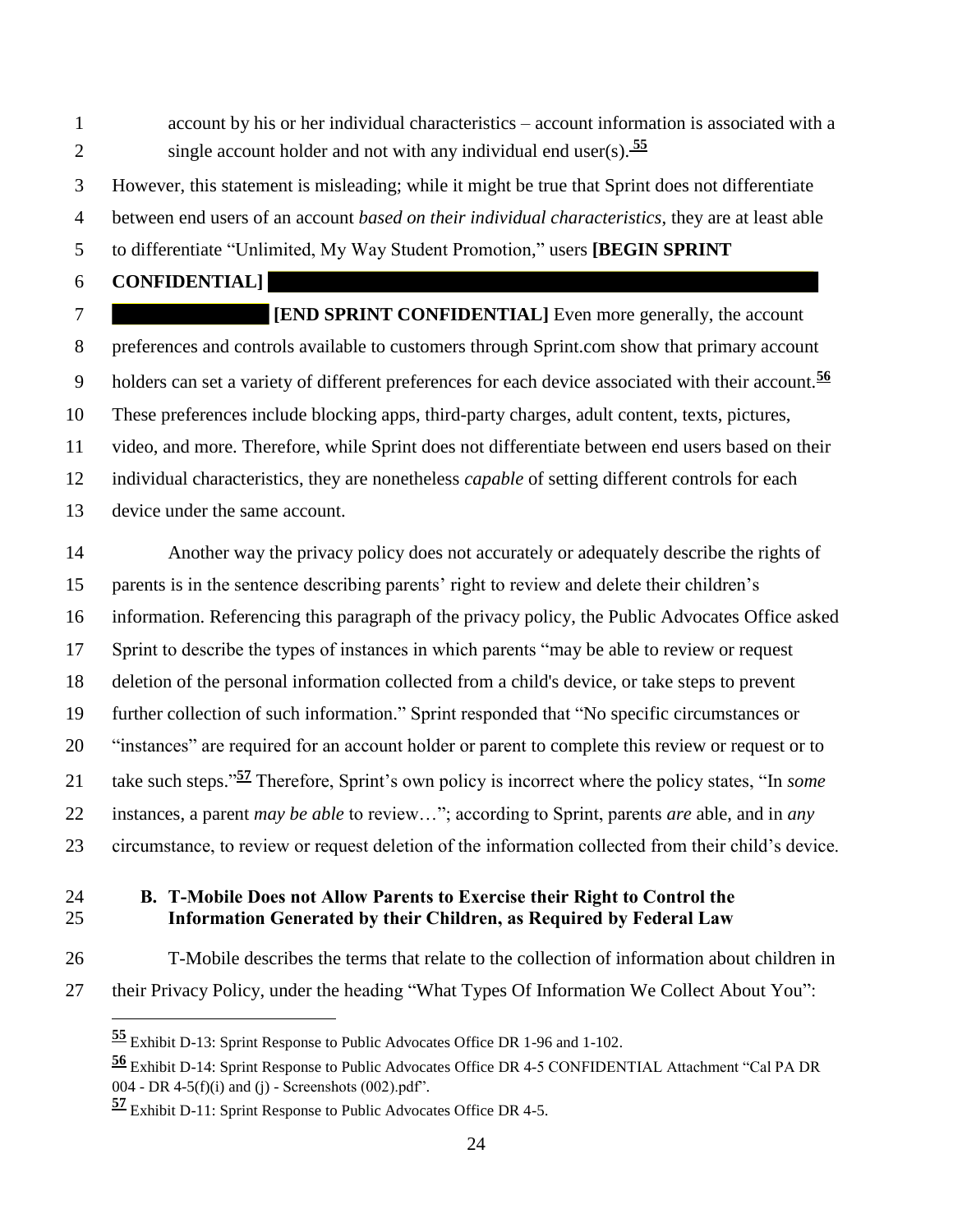"We do not knowingly solicit children to purchase our services or products. If, however, you authorize a child to use our services or products by providing them a device associated with your account, any information associated with such use will be treated as your information in accordance with this Statement. If you are the primary account holder, you will have the ability to set the marketing preferences for any other lines on your account, including those for any children to whom you provide a device. Our websites are not designed to attract children under the age of 13 and we do not intentionally or knowingly collect Personal Information on our websites from anyone under the age of 13. We encourage parents to be involved in the online activities (including wireless Internet browsing) of their children to ensure that no information is collected from a child without parental permission."

 According to T-Mobile's Privacy Policy, the company does not provide any additional protection to devices that belong to children, beyond what is already provided to customers of any age. Their policy specifically states that they do not "knowingly solicit children" to purchase their services or products and that they do not design their website to attract children, and do not "intentionally or knowingly" collect Personal Information from children. It's clear that T-Mobile certainly understands that some customers provide devices to children under the age of 13; but by stating that they don't "intentionally" collect information from children, and any information they do collect is associated with the primary account holder, they are able to evade their responsibility to comply with COPPA.

 The Public Advocates Office asked T-Mobile to "…indicate how primary account holders are able to set the marketing preferences for all phone lines associated with their 23 account," as stated in the Privacy Policy paragraph quoted above.<sup>58</sup> T-Mobile responded by referencing another section of their Privacy Policy that says: "We may send you communications about services or products we, or our partners, sell. We want to provide you with meaningful choices regarding our marketing communications, and *you may choose to limit or opt-out of some marketing communications from us at any time*" (emphasis added). Therefore, primary account holders may "set the marketing preferences" for devices associated with their accounts only by "opting-out" of interest-based advertising.**<sup>59</sup>**

Exhibit D-15: T-Mobile Response to Public Advocates Office DR 1-96 and 1-101.

Sprint, on the other hand, requires customers to opt-in to their interest-based advertising program.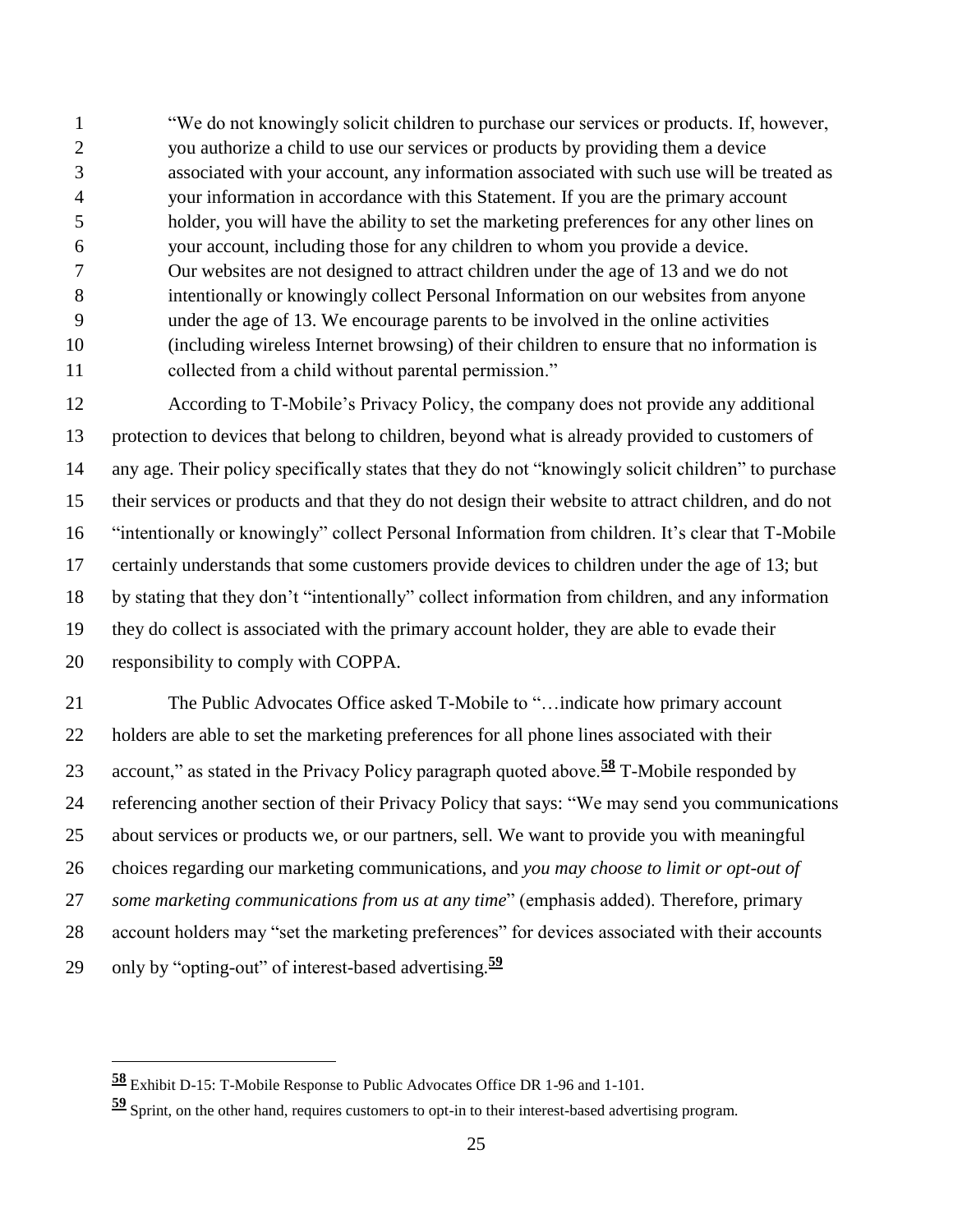Interest-based advertising describes the practice of a company tailoring advertisements to a specific user based on information they have about that user. T-Mobile's Privacy Policy states that they tailor their interest-based advertising "based on [the customer's] use of our services and products as well as other information obtained by us and our ad providers." This kind of ad targeting is not appropriate for children. Although T-Mobile allows users to opt out of the program, it is unclear the extent to which T-Mobile customers are even aware of this program, let alone their ability to opt-out of it, for either themselves or a device they may provide to a child.

 Furthermore, because the opt-out provision applies only to the interest-based advertising program, opting out still does not preclude T-Mobile from sharing customer data with third- parties. Under the heading "De-Identified Information," T-Mobile's Privacy Policy states: "We may provide information that does not identify you personally to third-parties for marketing, advertising or other purposes." Thus, although a primary account holder can limit *some* marketing, customers are not able to limit data collection and use more generally.

 Lastly, T-Mobile's policy does not give *any* user the ability to review or delete the data that T-Mobile collects about them, regardless of their age.

#### <span id="page-25-0"></span>**C. Conclusions**

 Overall, neither T-Mobile's nor Sprint's policy provides adequate protection of children's information. T-Mobile automatically enrolls all customer devices in their interest-based advertising program. While they allow all customers to opt out of the program, customers may not opt out of data collection and use more generally. In addition, T-Mobile does not give any user of any age the ability to have T-Mobile delete the data and information the company has collected about them. As a result, children who utilize T-Mobile services may have their data and information tracked, used, or shared in a way that is inappropriate given their age.

 Sprint clearly has the *ability* to give these necessary protections to customers who choose to provide a device to a child and their Privacy Policy seems to suggest they offer these protections to their customers. However, it is still unclear whether the necessary protections apply to any device or only to devices that are signed up for the "Unlimited, My Way Student Promotion". Similarly, while Sprint's policy seems to give primary account holders the ability to delete the data associated with a device that belongs to a user who is under the age of 13, this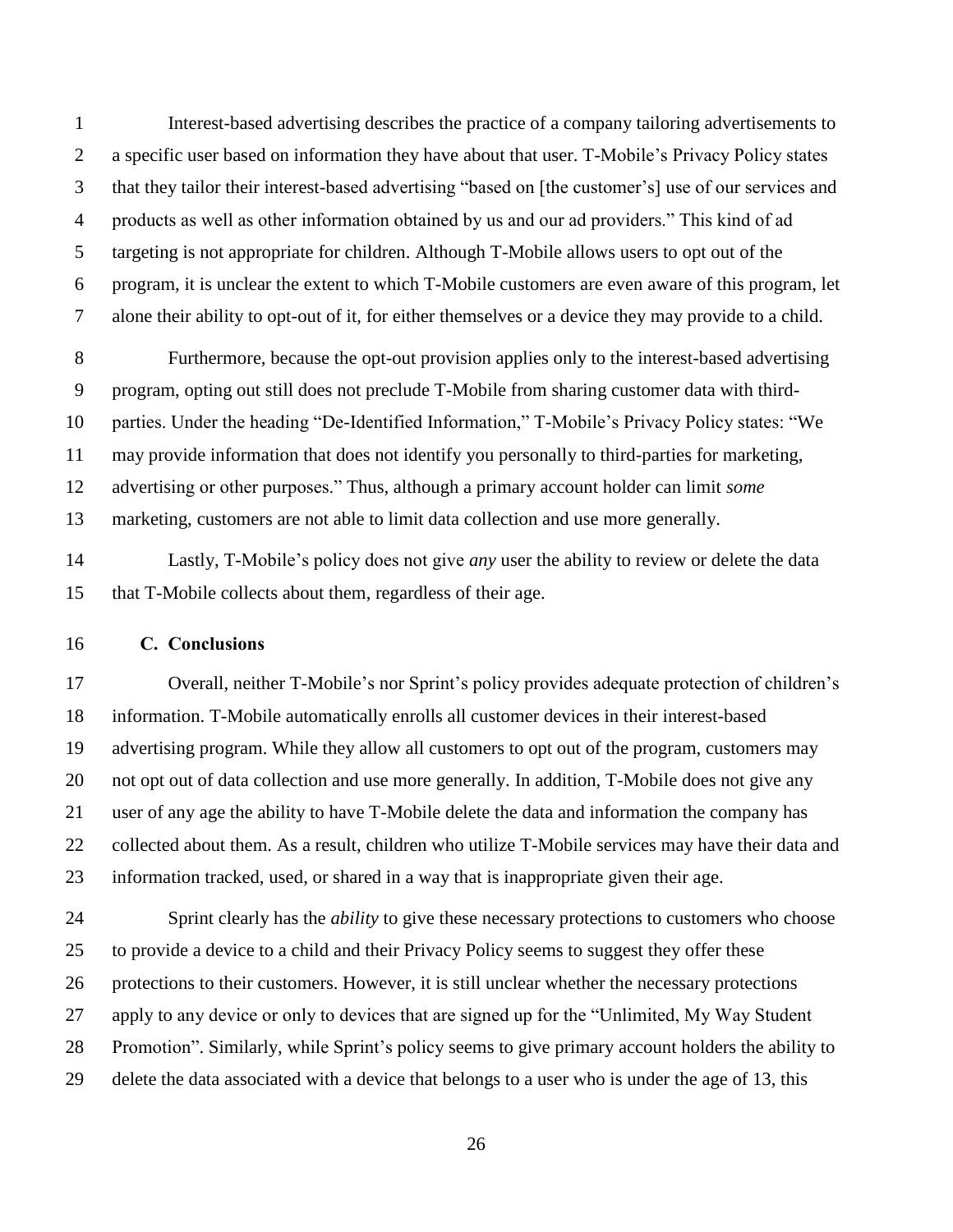right likely only applies to customers who are signed up for the "Unlimited, My Way Student Promotion".

 It also seems that neither company currently complies with the rights that COPPA gives parents to control the data their children generate. T-Mobile's argument – that they have no means to determine the age of their users – is consistent with previous statements made by the industry association CTIA, which has claimed that wireless carriers specifically cannot themselves provide special data collection and management controls and preferences for devices belonging to children because "wireless carriers have no visibility into device users' ages. A person must be over the age of 18 to subscribe to wireless services, but carriers have no basis for 10 ascertaining the age of the user of a device on their networks at any given time." $\frac{60}{60}$  As this chapter demonstrates, this claim is likely false. Sprint's policy and company practices suggest that Sprint can and has found a way to determine whether a device belongs to a child. Therefore, the carriers' claim that they "have no basis" for ascertaining the age of their users is simply a reflection of the carriers' desire to evade federal regulations under COPPA, and is not a reflection of any *actual* limitations on their technical or organizational capacity to do so.

 Carriers should not abdicate their responsibility to protect their customers, even if doing so means being subject to additional consumer protection regulation. While parents certainly have an important role to play in helping protect and control the data their children generate, their active oversight should not be the only means for protecting this sensitive class of customers. As stated in the same Columbia Law Review article cited in the introduction to this chapter:

 "Parents are likely not immune from techniques used by companies to shape consumer perceptions, and parents—like most consumers—may not always review or understand the implications of a company's terms and conditions and privacy policy. Parental consent to data monetization should not be used to justify data collection and monetization practices that are harmful to the long-term interests of children."**<sup>61</sup>**

CTIA opening comments on P. 18-03-014 at p. 18.

 Elvy, Stacy-Ann. 2017. "Paying for Privacy and the Personal Data Economy." Columbia Law Review 117 (6): 92. Pg. 1455.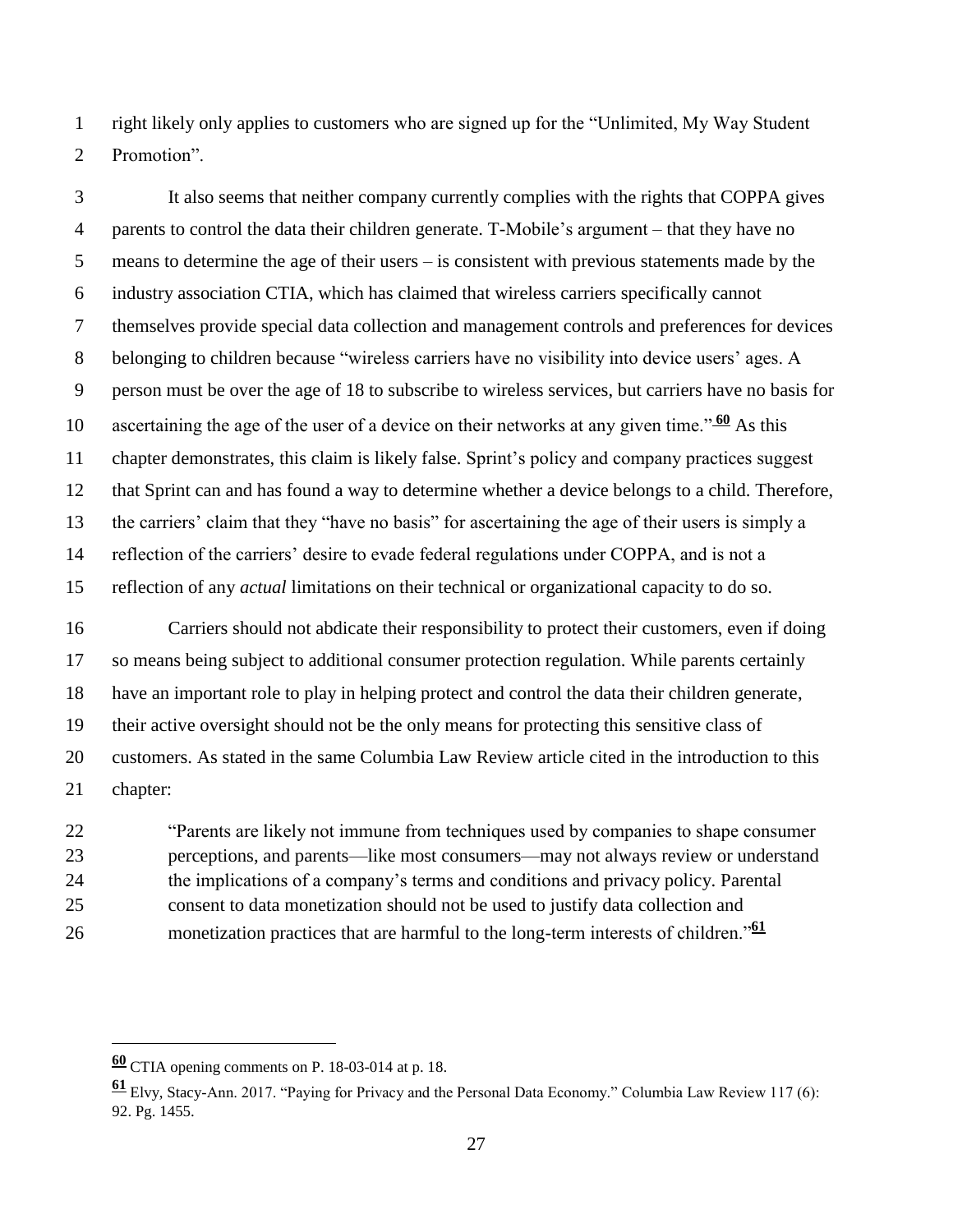Protections like COPPA exist, in part, to protect children's privacy and, in turn, their future, regardless of whether their guardians are themselves actively involved in its monitoring and control.

 Moreover, research suggests that children from low income families may be less 5 protected than those from wealthier families. $\frac{62}{2}$  One study found that only 35 percent of parents making \$20,000 or more have helped their children set up privacy settings for a social media site; for parents making less than \$20,000 annually, this figure drops to 18 percent.**<sup>63</sup>** The same study also showed that 60 percent of wealthy respondents, but only 36 percent of low-income respondents, used parental controls or other means to block, filter, or monitor their child's online activities. Therefore, it seems that many parents might not be taking an active role in managing their child's digital footprint, and children in low-income households might be at an even higher risk.

 Although Sprint's policy seems to give parents additional options for helping children monitor and manage their digital footprint, the terms of Sprint's Privacy Policy that apply to children are nonetheless confusing. Even Sprint's own staff seem confused about what rights the paragraph actually gives to account holders. Either Sprint's internal policies must change in order to ensure account holders may access the rights they are afforded by the Privacy Policy, or else the internal policy and staff guidance need to be updated. The Commission should require T- Mobile and Sprint to conduct a customer satisfaction survey on their respective company's data privacy policies including customer notice and understanding of those privacy standards, customer ability and accessibility to opt-in/opt-out of carriers' data collection, and customer notification and recourse when data are compromised or breached.

 According to the KIDS COUNT Data Center cited above, 17 percent of people under the age of 18 (1.6 million people) live in families with income below the federal poverty line. The National Center for Children in Poverty estimates that approximately 4 million children in California live in low-income families, defined as families with income of about twice the federal poverty threshold. (See: [http://www.nccp.org/profiles/CA\\_profile\\_6.html\)](http://www.nccp.org/profiles/CA_profile_6.html)

 Madden, Mary. 2017. "Privacy, Security, and Digital Inequality: How Technology Experiences and Resources Vary by Socioeconomic Status, Race, and Ethnicity." Data & Society Research Institute.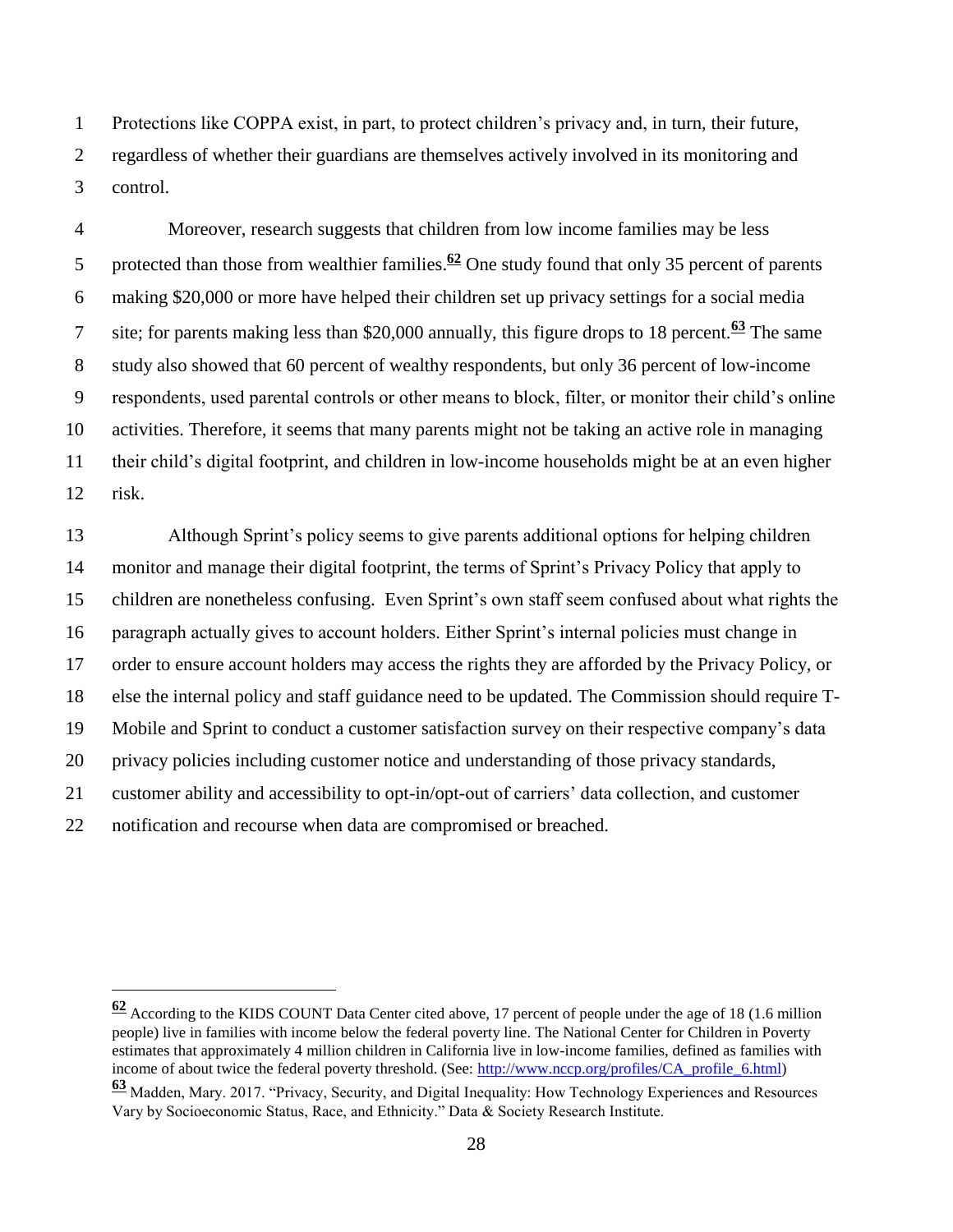# <span id="page-28-0"></span>**III. CONCLUSION**

| $\overline{2}$                               | This testimony summarizes the potential impact of the proposed transaction on consumer                                                                                                                                                                                                                                                                                                                                                                                                                                                                                                                                                                                                                                               |  |
|----------------------------------------------|--------------------------------------------------------------------------------------------------------------------------------------------------------------------------------------------------------------------------------------------------------------------------------------------------------------------------------------------------------------------------------------------------------------------------------------------------------------------------------------------------------------------------------------------------------------------------------------------------------------------------------------------------------------------------------------------------------------------------------------|--|
| 3                                            | privacy and data security. Although the results of this analysis suggest that both T-Mobile and                                                                                                                                                                                                                                                                                                                                                                                                                                                                                                                                                                                                                                      |  |
| $\overline{4}$                               | Sprint engage in practices that put customer privacy and data security at risk, the overall risk to                                                                                                                                                                                                                                                                                                                                                                                                                                                                                                                                                                                                                                  |  |
| 5                                            | customer privacy and data security would likely increase for Sprint customers following a                                                                                                                                                                                                                                                                                                                                                                                                                                                                                                                                                                                                                                            |  |
| 6                                            | merger with T-Mobile. Furthermore, as discussed in the Public Advocates Testimony of Dr. Lee                                                                                                                                                                                                                                                                                                                                                                                                                                                                                                                                                                                                                                         |  |
| 7                                            | Selwyn impacts on competition, the merger should be denied. Should the Commission fail to                                                                                                                                                                                                                                                                                                                                                                                                                                                                                                                                                                                                                                            |  |
| $8\,$                                        | deny approval of the Joint Applications, the Commission should develop mitigating conditions                                                                                                                                                                                                                                                                                                                                                                                                                                                                                                                                                                                                                                         |  |
| 9                                            | that are enforceable, measurable, able to be tracked and monitored on an on-going basis that                                                                                                                                                                                                                                                                                                                                                                                                                                                                                                                                                                                                                                         |  |
| 10                                           | address the following areas:                                                                                                                                                                                                                                                                                                                                                                                                                                                                                                                                                                                                                                                                                                         |  |
| 11<br>12<br>13<br>14<br>15<br>16             | New T-Mobile should create an inventory of all third-party suppliers and<br>$\bullet$<br>subcontractors who have or will have access to New T-Mobile customer data. New T-<br>Mobile should use this inventory to conduct regular, periodic reviews of suppliers'<br>and subcontractors' data security and risk management policies and programs. New<br>T-Mobile should require third parties notify and receive approval from New T-<br>Mobile when providing subcontractors access to customer data.                                                                                                                                                                                                                              |  |
| 17<br>18<br>19<br>20<br>21                   | New T-Mobile should make third party risk management is a company-wide priority.<br>$\bullet$<br>New T-Mobile should ensure the Board of Directors and other senior leadership<br>receive periodic updates from staff about the status of the company's third-party risk<br>management programs. New T-Mobile should require staff to report to the board and<br>senior leadership whenever a data breach occurs.                                                                                                                                                                                                                                                                                                                    |  |
| 22<br>23<br>24<br>25<br>26<br>27             | New T-Mobile should require third parties to notify New T-Mobile staff within 24<br>$\bullet$<br>hours of a data breach or suspected breach, whether the breach originates with the<br>third party or their subcontractor. Supplier contracts should clearly state how<br>suppliers must notify New T-Mobile in the event of a data breach and should require<br>suppliers provide periodic reports and updates describing the breach investigation and<br>all corrective or remedial actions taken.                                                                                                                                                                                                                                 |  |
| 28<br>29<br>30<br>31<br>32<br>33<br>34<br>35 | New T-Mobile should allow customers to identify devices that belong to children and<br>$\bullet$<br>establish a program that would give primary account holders increased control over<br>the data generated by devices that belong to children. This increased control should<br>include the ability for the primary account holder to control what data are collected<br>and to have New T-Mobile delete the data that are collected. In addition, New T-<br>Mobile should not collect or store any information from these devices, beyond what is<br>necessary to provide service. New T-Mobile should also not use the data, even if the<br>data are de-identified, for any purpose other than providing service to that device. |  |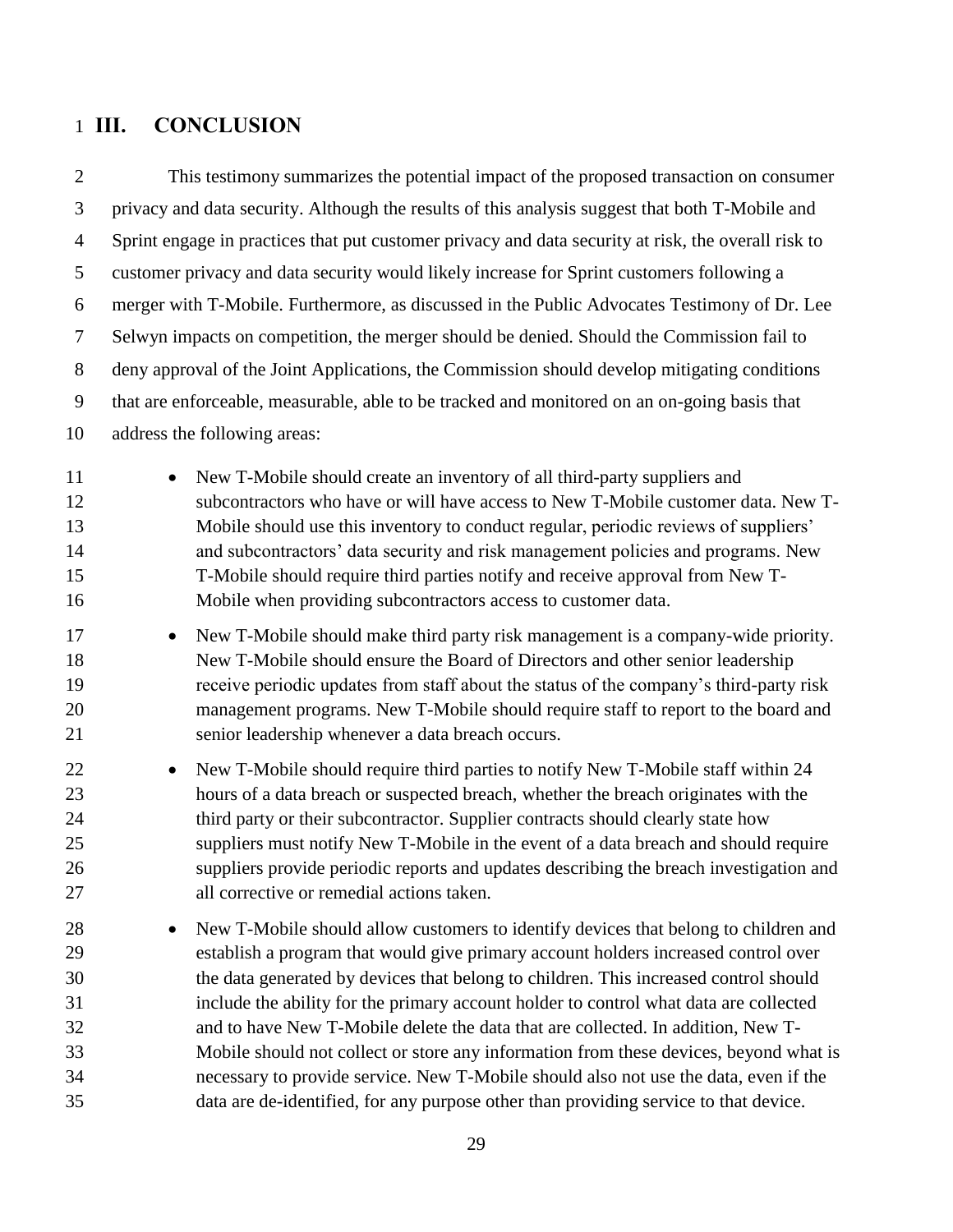| 1<br>$\overline{2}$<br>3                            | New T-Mobile should automatically preclude children's devices from inclusion in<br>any interest-based advertising program, even if other types of customers must "opt-<br>out."                                                                                                                                                                                                                                                                                                                                                                                                                                                                                       |
|-----------------------------------------------------|-----------------------------------------------------------------------------------------------------------------------------------------------------------------------------------------------------------------------------------------------------------------------------------------------------------------------------------------------------------------------------------------------------------------------------------------------------------------------------------------------------------------------------------------------------------------------------------------------------------------------------------------------------------------------|
| 4<br>$\bullet$<br>5<br>6<br>7<br>8<br>9<br>10<br>11 | New T-Mobile should employ an independent consultant to conduct a customer<br>satisfaction survey on their respective company's data privacy policies including<br>customer notice and understanding of those privacy standards, customer ability and<br>accessibility to opt-in/opt-out of carriers' data collection, and customer notification<br>and recourse when data are compromised or breached. The independent consultant<br>should work with the Public Advocates Office and other consumer groups that are<br>parties in this proceeding on the survey methodology and design, and should share the<br>results of the survey with them and the Commission. |
| 12                                                  |                                                                                                                                                                                                                                                                                                                                                                                                                                                                                                                                                                                                                                                                       |
| 13                                                  |                                                                                                                                                                                                                                                                                                                                                                                                                                                                                                                                                                                                                                                                       |
| 14                                                  |                                                                                                                                                                                                                                                                                                                                                                                                                                                                                                                                                                                                                                                                       |
| 15                                                  |                                                                                                                                                                                                                                                                                                                                                                                                                                                                                                                                                                                                                                                                       |
| 16                                                  |                                                                                                                                                                                                                                                                                                                                                                                                                                                                                                                                                                                                                                                                       |
|                                                     |                                                                                                                                                                                                                                                                                                                                                                                                                                                                                                                                                                                                                                                                       |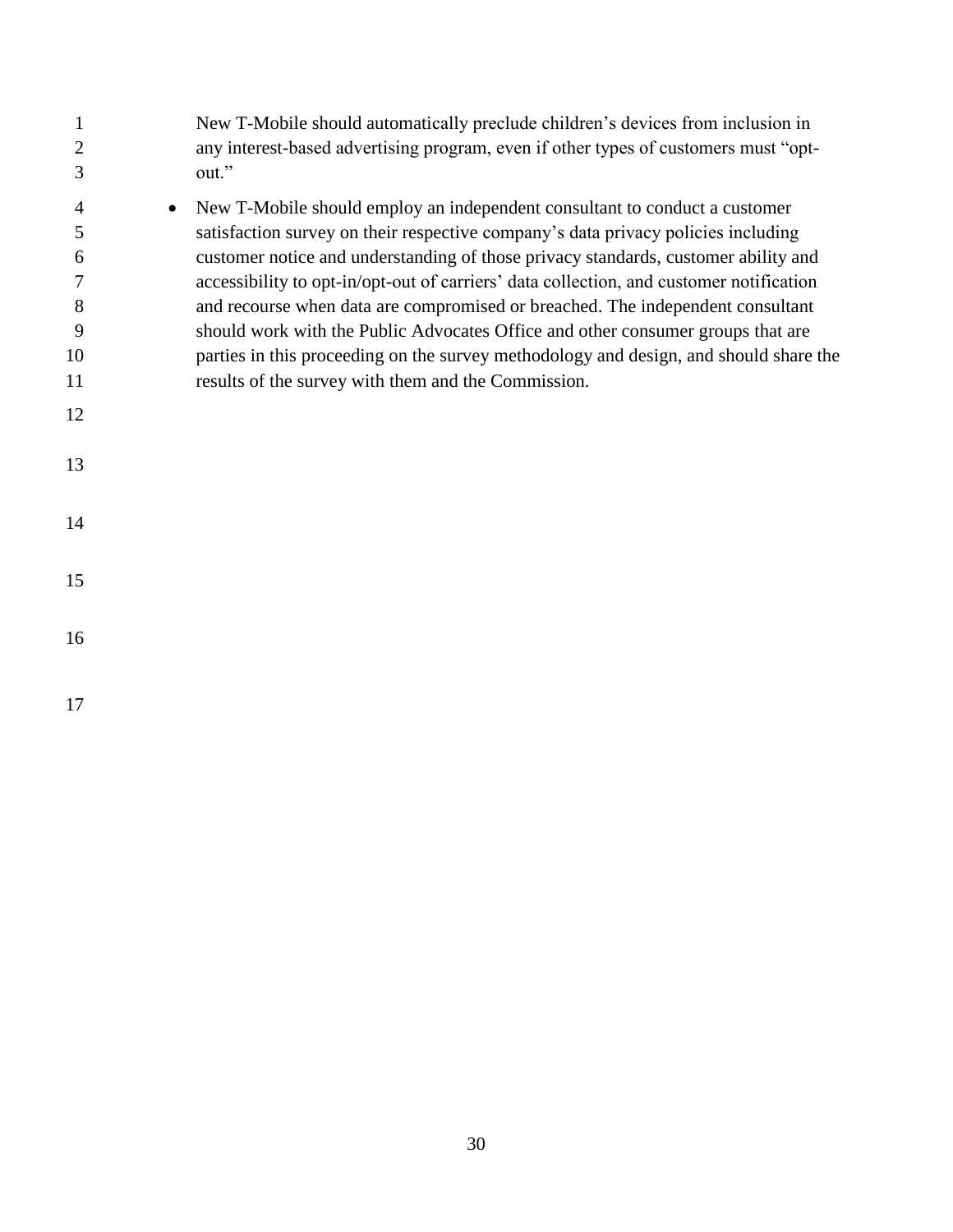# **ATTACHMENTS**